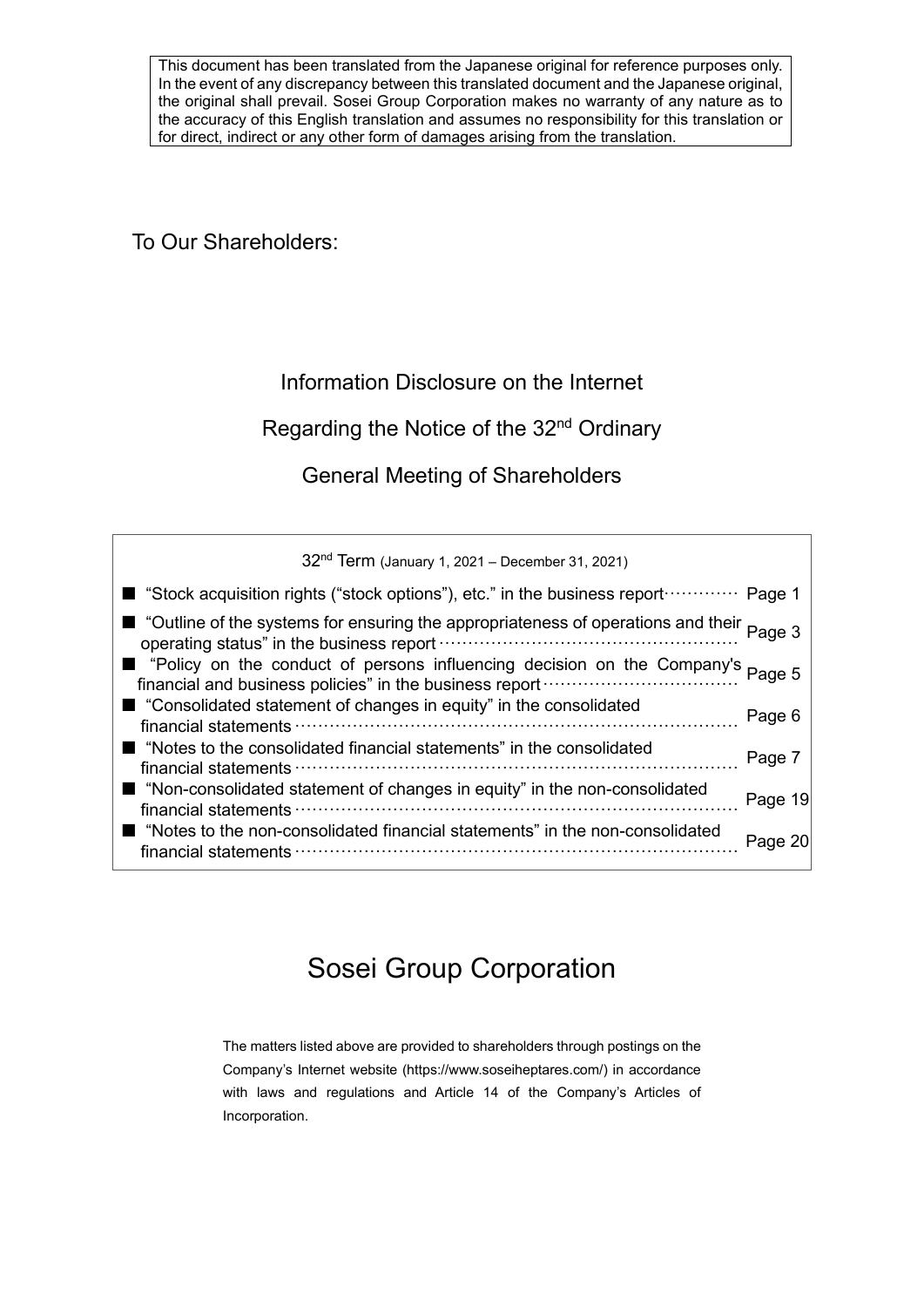## ■ Stock acquisition rights ("stock options"), etc. (as of December 31, 2021)

## **1. Stock options owned by the Company's directors and executive officers that were issued as compensation for performance of duties as of the end of the fiscal period under review**

|                                                                   |                                                                                | 31st Stock Options                                                                                                                 | 32nd Stock Options                                                                                   |  |
|-------------------------------------------------------------------|--------------------------------------------------------------------------------|------------------------------------------------------------------------------------------------------------------------------------|------------------------------------------------------------------------------------------------------|--|
| Date of Board resolution                                          |                                                                                | May 15, 2017                                                                                                                       | May 15, 2017                                                                                         |  |
| Number of stock options                                           |                                                                                | 21                                                                                                                                 | $\overline{2}$                                                                                       |  |
| Number and class of shares<br>for stock options                   |                                                                                | 8,400 shares of common shares                                                                                                      | 800 shares of common shares                                                                          |  |
| options                                                           | Amount of payment for stock                                                    |                                                                                                                                    | 1,234,900 yen per stock option (Note 3) 7,782.11 yen per stock option (Note 3)                       |  |
| Value of assets to be<br>options                                  | provided on exercise of stock                                                  | 400 yen per stock option<br>(1 yen per share)                                                                                      | 1,227,600 yen per stock option<br>(3,069 yen per share)                                              |  |
| Exercise period of stock<br>options                               |                                                                                | from July 1, 2020<br>to April 30, 2027                                                                                             | from July 1, 2020<br>to April 30, 2027                                                               |  |
| Terms and conditions for<br>exercise                              |                                                                                | Notes 1, 2 and 4                                                                                                                   | Notes 1, 2 and 4                                                                                     |  |
| Holdings by<br>directors                                          | Directors and<br>executive<br>officers<br>(excluding<br>external               | Number of stock options:<br>18<br>Number of shares for stock<br>7,200<br>options:<br>2<br>Number of holders:                       | Number of stock options:<br>2<br>Number of shares for stock<br>800<br>options:<br>Number of holders: |  |
| and<br>executive<br>officers                                      | directors)<br>External<br>directors                                            | (Note 5)<br>3<br>Number of stock options:<br>Number of shares for stock<br>1,200<br>options:<br>Number of holders:<br>1            | (Note 5)                                                                                             |  |
|                                                                   |                                                                                | 34th Stock Options                                                                                                                 |                                                                                                      |  |
| Date of Board resolution                                          |                                                                                | November 21, 2017                                                                                                                  |                                                                                                      |  |
| Number of stock options                                           |                                                                                | $\overline{2}$                                                                                                                     |                                                                                                      |  |
| for stock options                                                 | Number and class of shares                                                     | 800 shares of common shares                                                                                                        |                                                                                                      |  |
| options                                                           | Amount of payment for stock                                                    | 6,214 yen per stock option (Note 6)                                                                                                |                                                                                                      |  |
| Value of assets to be<br>provided on exercise of stock<br>options |                                                                                | 1,069,200 yen per stock option<br>$(2,673$ yen per share)                                                                          |                                                                                                      |  |
| Exercise period of stock<br>options                               |                                                                                | from December 1, 2020<br>to October 29, 2027                                                                                       |                                                                                                      |  |
| Terms and conditions for<br>exercise                              |                                                                                | Notes 1, 2 and 4                                                                                                                   |                                                                                                      |  |
| Holdings by<br>directors<br>and<br>executive<br>officers          | Directors and<br>executive<br>officers<br>(excluding<br>external<br>directors) | $\overline{2}$<br>Number of stock options:<br>Number of shares for stock<br>800<br>options:<br>1<br>Number of holders:<br>(Note 5) |                                                                                                      |  |
|                                                                   | External<br>directors                                                          |                                                                                                                                    |                                                                                                      |  |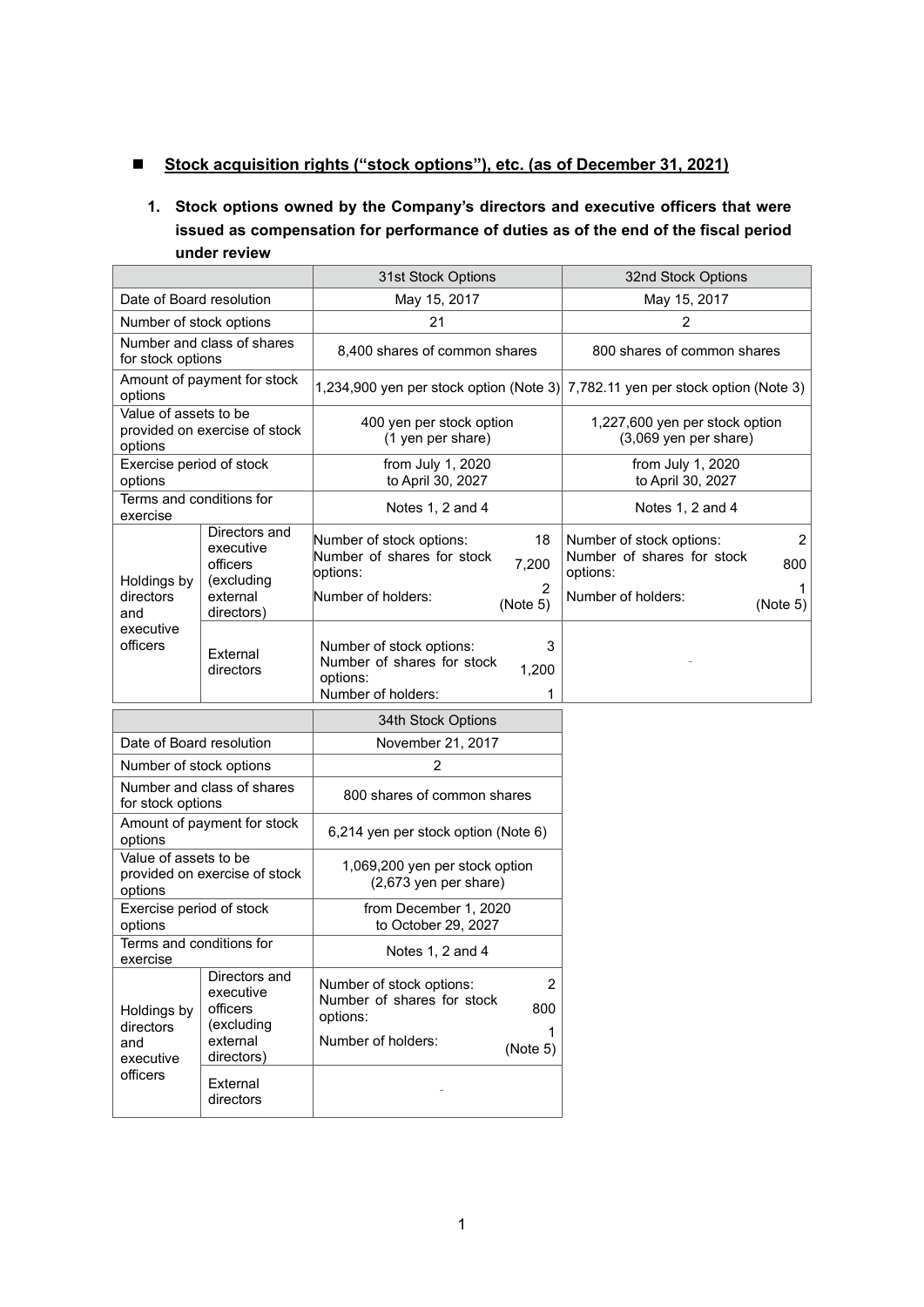## (Notes):

- 1. Stock option holders must be directors, executive officers or employees of the Company or the Company's subsidiaries when exercising stock options; provided, however, that this does not apply in cases of retirement due to expiration of a term of office or reaching the mandatory retirement age, or when there are other legitimate reasons.
- 2. (1) Stock options may not be exercised by heirs of stock option holders.
	- (2) Stock options may not be exercised if by exercising the options the Company's total number of outstanding shares after exercise would exceed the total number of authorized shares at that time.
		- (3) Stock options may not be exercised in fractions of one unit.
- 3. The fair value of the stock option granted to directors and executive officers of the Company was offset against the same amount of their rights to remuneration effective on the date of allotment.
- 4. (1) Stock option holders may exercise the options if the closing price of common shares of the Company in the regular trading on the TSE on July 1, 2020 (for 34th stock options, on December 1, 2020) is one hundred and fifteen percent (115%) or more of the base price. For the purpose of these items, the "base price" means the closing price of common shares of the Company in the regular trading on the TSE on the allotment date.
	- (2) Notwithstanding the conditions provided in the item (1) above, the options may be exercised in part if certain stipulated conditions are met on the date after one, two or three years from the allotment date.
- 5. Holdings of the 31st, 32nd and 34th Stock Options include the options granted to an employee, a director of a subsidiary and an employee of a subsidiary before his assumption of the office as executive officer.
- 6. The stock options were granted to executive officers of the Company as incentive remuneration and the grant without payment of cash equivalent to the fair value of the stock option granted does not constitute a particularly favorable condition of issuance.
- 7. The number of shares for stock options was changed from 100 shares per stock option to 400 shares per stock option following the stock split as of July 1, 2018 and the value of assets to be provided on exercise of stock options was adjusted accordingly.

## **2. Other important matters regarding stock acquisition rights, etc.**

(1) In accordance with the resolution of the Board of Directors of 7 July 2021, the Company issues the

| Name of Issue                                                            | Sosei Group Corporation Euro-yen<br>Denominated Convertible Bonds due 2026 |
|--------------------------------------------------------------------------|----------------------------------------------------------------------------|
| <b>Issue Date</b>                                                        | July 27 2021                                                               |
| Number of Stock Acquisition Right                                        | 3,000                                                                      |
| Types of shares for which Stock<br>Acquisition Rights are to be made     | Common stock                                                               |
| Exercise period of Stock Acquisition<br>Right                            | from August 10, 2021 to July 13, 2026                                      |
| <b>Conversion Price</b>                                                  | 2,235 yen per share                                                        |
| Number of remaining Stock<br>Acquisition Right as of December<br>31 2021 | 3.000                                                                      |

following bonds with stock acquisition rights.

(2) The Company repurchased JPY 15.75 billion in principal amount of its existing convertible bonds due 2025 issued pursuant to the resolution of the Board of Directors held on 30 June 2020 (which had an aggregate principal amount of JPY 16 billion). The remaining convertible bonds, totaling JPY 0.25 billion in principal amount, were converted by their holders into stock in September 2021.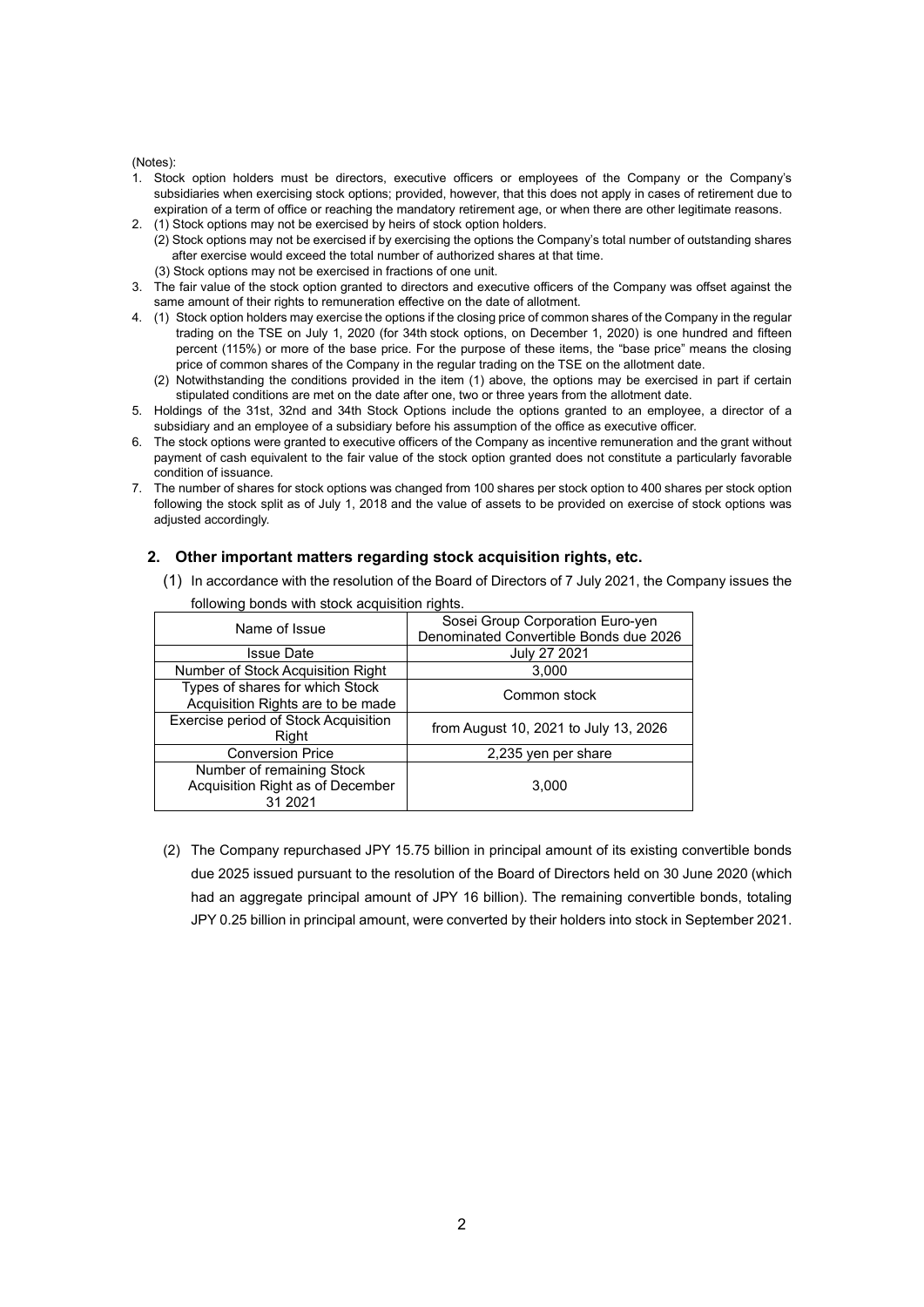## **Outline of the systems for ensuring the appropriateness of operations and their operating status**

The following provides a summary of the systems for ensuring the appropriateness of operations as resolved by the Company's Board of Directors, and of the operating status of these systems.

## **1. Systems for ensuring the appropriateness of operations**

*<<Matters required for execution of duties by the Audit Committee>>*

- (3) Matters related to directors and employees who assist in Audit Committee duties Employees who assist in the duties of the Audit Committee conduct their duties in coordination with the Internal Audit Department in accordance with the directions of the chairman of the Committee. Evaluations related to the performance of these employees are conducted by the Committee, and transfers of such employees are subject to approval by the Committee.
- (4) Systems regarding matters to be reported by directors (excluding directors who are Audit Committee members), executive officers, and employees to the Audit Committee and other matters to be reported to the Audit Committee
	- ・ Directors, executive officers and employees of the Company and subsidiaries who learn of facts that may cause material damages to the Company or acts, etc. that are in violation of laws and regulations or Articles of Incorporation shall report them to the Audit Committee, and those who make such reports shall not be treated unfairly for reporting such facts or actions.
	- ・ The Internal Audit Department reports timely and properly to the Audit Committee on the implementation status of internal audits.
	- ・ The Legal and Compliance Department reports timely and properly to the Audit Committee on the status of whistleblowing system.
- (5) Other systems to ensure that audits are conducted effectively by the Audit Committee
	- ・ The Internal Audit Department consults in advance with the Audit Committee regarding internal audit policies and plans, etc. and closely coordinates with the Committee, which includes holding discussions related to audits.
	- ・ The Company promptly processes requests by the Audit Committee members for advancement or reimbursement of expenses necessary for the performance of Audit Committee duties.
- *<<Systems for ensuring that the execution of duties by executive officers conforms with laws and regulations and Articles of Incorporation, and other systems required to ensure the appropriateness of the Company's operations>>*
	- (6) System to ensure the performance of duties by executive officers and employees and by directors and employees of subsidiaries to conform with laws and regulations and Articles of Incorporation
		- ・ Compliance with laws and regulations and adherence to corporate ethics are stipulated in the Group's code of corporate conduct, and every effort is made to raise awareness of this among all executive officers and employees, including at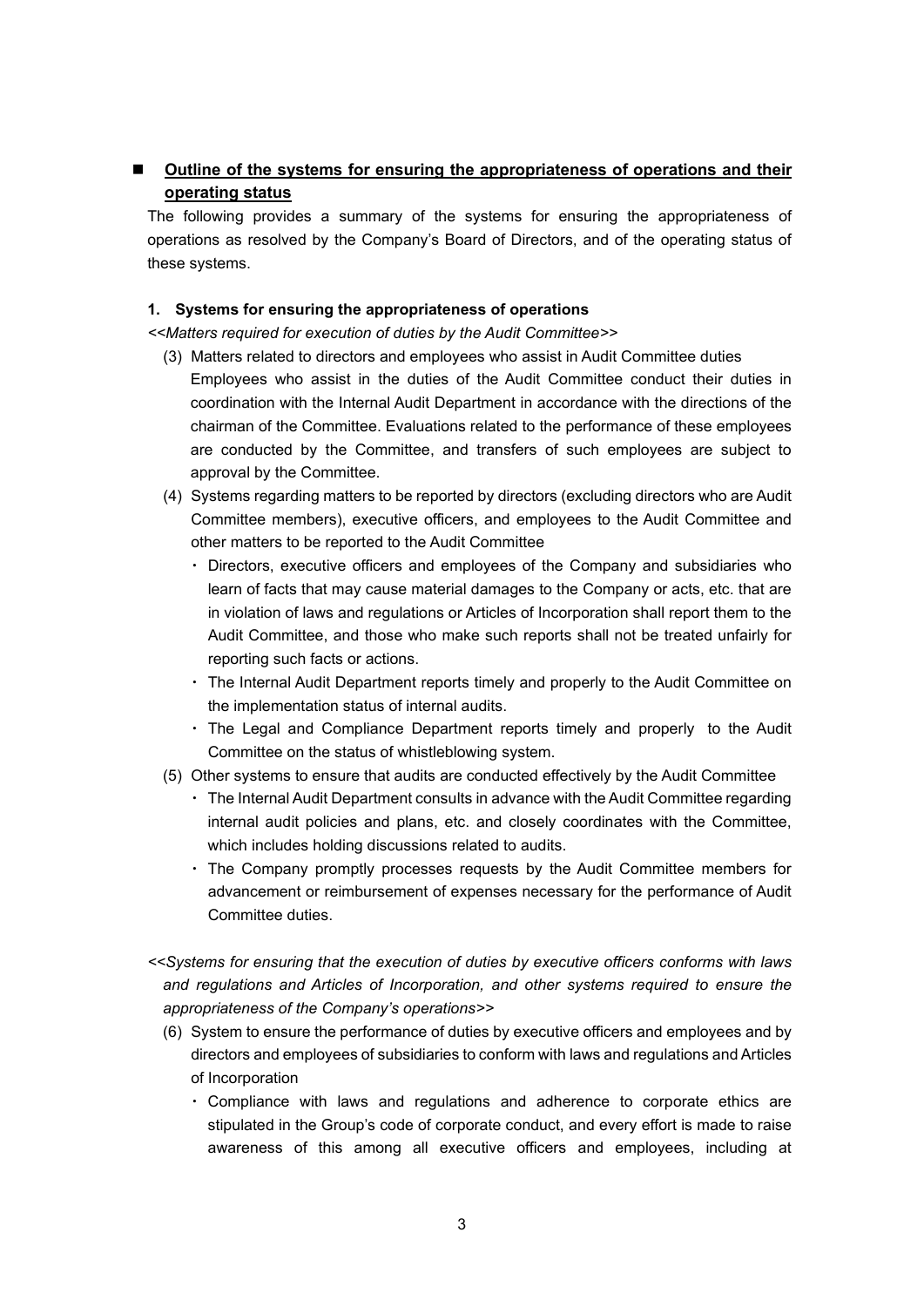subsidiaries. An independent whistle-blower hotline exists and is operated appropriately.

- ・ The Internal Audit Department conducts internal audits related to performance of duties at the Company and its subsidiaries.
- (7) System related to preservation and management of information related to performance of duties by executive officers

Information related to performance of duties by executive officers is appropriately prepared, retained and managed in accordance with internal company rules.

- (8) Rules and other systems related to management of risk of loss
	- ・ Specific policies and measures are determined to deal with risks related to the Group's business operations, and risk management procedures are appropriately conducted at the Company and its subsidiaries.
	- ・ Important management decisions are made after adequate deliberation by the Board of Directors, etc. and based on the opinions of outside experts as necessary.
- (9) System to ensure that performance of duties by executive officers and directors, etc. of subsidiaries is conducted efficiently
	- ・ Operational responsibilities of executive officers and official authority for respective executives and employees of the Company and subsidiaries are clearly stipulated, and reporting on operational performance and deliberations on important matters are conducted with flexibility in accordance with these rules.
	- ・ System construction is promoted to improve operational efficiency.
- (10)System to ensure the appropriateness of operations at the corporate group consisting of the Company and its subsidiaries
	- ・ Reports on operational matters at subsidiaries are received in accordance with internal company rules, and instructions and support relating to the establishment of systems designed to ensure operational appropriateness are provided to subsidiaries.
	- ・ The Internal Audit Department provides instructions and recommendations for improvements to subsidiaries based on the findings of internal audits of subsidiaries.
	- ・ Efforts are made to ensure the appropriateness of the Group's financial reporting, which is evaluated, maintained, and improved.

## **2. Outline of the operational status of systems for ensuring the appropriateness of operations**

(1) Compliance system

The Group has established a code of corporate conduct that applies to the entire Group, and is proceeding with further revisions, which include exhaustive efforts to promote awareness, in order to respond to recent changes in the business environment. In addition, whistle-blowing incidents are handled appropriately through a whistle-blower hotline established externally, and internal audits are conducted by the Internal Audit Department at the Group's companies in accordance with the internal auditing plan.

(2) Information retention and management system

The Company has appropriately created, stored, and managed minutes of meetings of the Board of Directors and committees, etc. and other documents related to the execution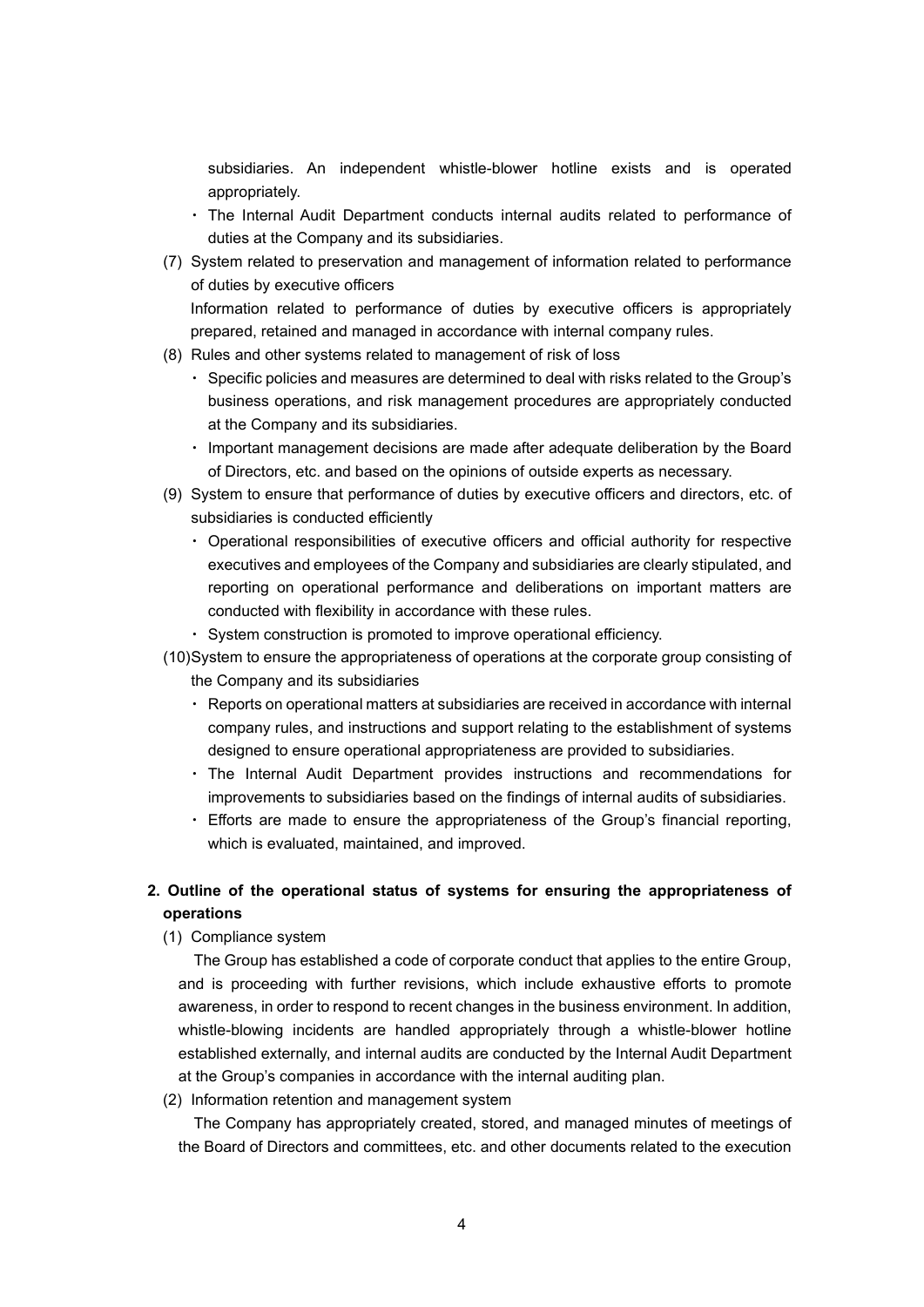of operations in accordance with the rules on document management and other rules.

(3) Risk management system

The Company has conducted sufficient deliberations and made business decisions at meetings of the Board of Directors, by taking into account the opinions of outside experts, etc., regarding the Group's significant investment projects and technical alliances, etc. In addition, the Internal Audit Department has provided guidance on the risk management system of the Company and its subsidiaries based on the results of internal audits.

(4) System for efficient and appropriate execution of duties

The Group stipulates authority levels for executives and employees in accordance with formal authority rules at each company. In order to ensure that operations are carried out efficiently and appropriately, the Group requires management of affiliated companies to provide reports to the parent company in accordance with the relevant rules, and provides suitable supervision and guidance by the parent to affiliated companies. In addition, the business performance of subsidiaries is reported as necessary at meetings of the Board of Directors. The Internal Audit Department provides guidance on recommended improvements identified through internal audits.

(5) System for execution of duties by the Audit Committee

The Audit Committee and the employees who assist in the performance of duties of the Audit Committee coordinated, as appropriate, with the Internal Audit Department in the execution of their duties. The Audit Committee members attended important meetings, including meetings of the Board of Directors, and requested reports from the directors, executive officers, corporate auditors and employees of the Company and its subsidiaries as necessary. In addition, they receive reports on the handling of any reports made through the whistle-blower process.

## ■ Policy on the conduct of persons influencing decision on the Company's financial **and business policies**

Not applicable.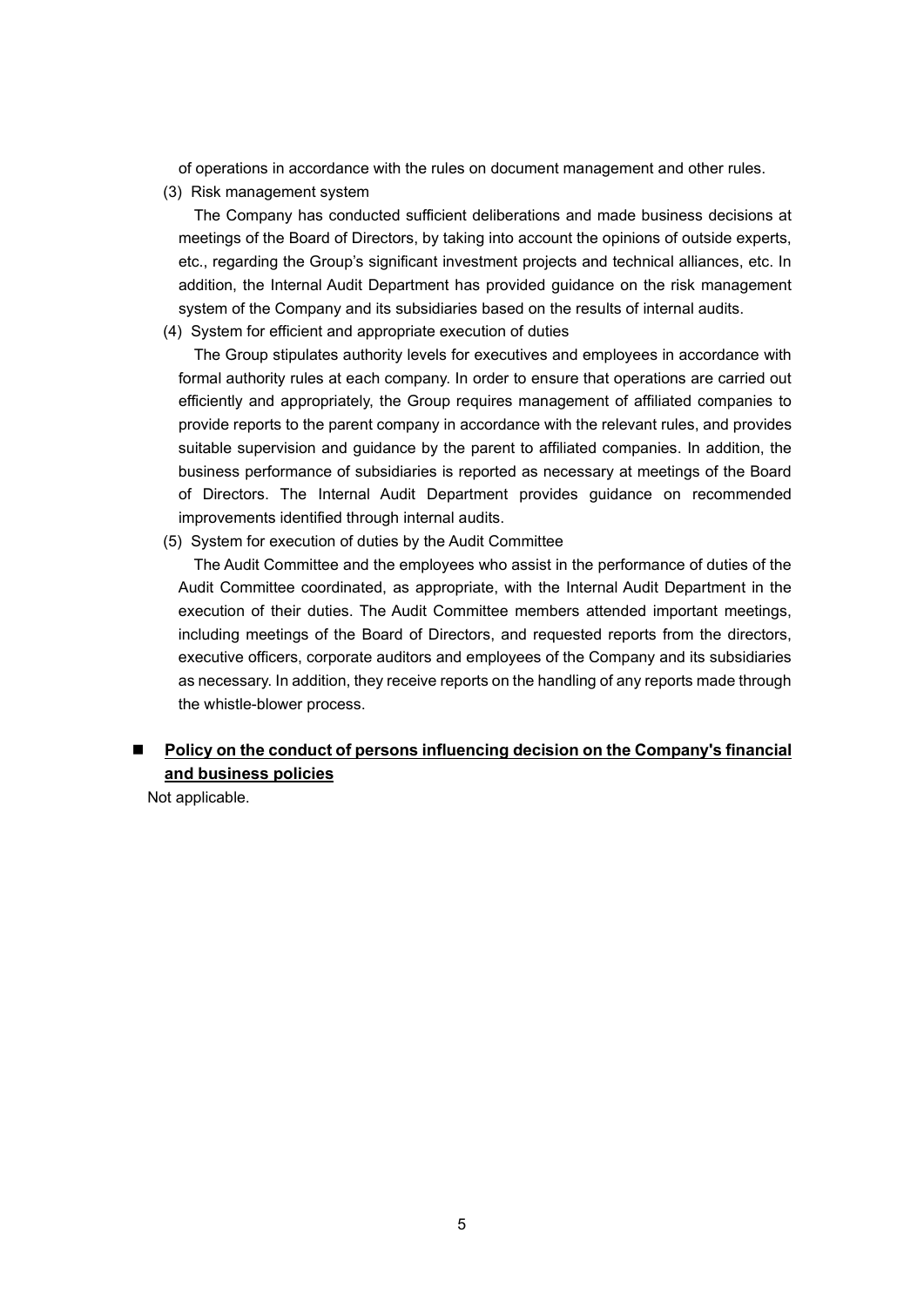# **Consolidated Statement of Changes in Equity**

|                                                        |                         |                    |                          |                             |                                                     |                                                                 | (Millions of yen)      |
|--------------------------------------------------------|-------------------------|--------------------|--------------------------|-----------------------------|-----------------------------------------------------|-----------------------------------------------------------------|------------------------|
|                                                        | Capital<br><b>Stock</b> | Capital<br>surplus | <b>Treasury</b><br>stock | <b>Retained</b><br>earnings | Other<br>elements<br>of<br>sharehold<br>ers' equity | <b>Equity</b><br>attributabl<br>e to<br>owners of<br>the parent | <b>Total</b><br>equity |
| Balance at January 1,<br>2021                          | 40,220                  | 30,452             | (0)                      | (10, 785)                   | (7, 506)                                            | 52,381                                                          | 52,381                 |
| Net profit for the year                                |                         |                    |                          | 1,017                       |                                                     | 1,017                                                           | 1,017                  |
| Other comprehensive<br>income                          |                         |                    |                          |                             | 4,606                                               | 4,606                                                           | 4,606                  |
| Total comprehensive<br>income                          |                         |                    |                          | 1,017                       | 4,606                                               | 5,623                                                           | 5,623                  |
| Issuance of new shares                                 | 689                     | (89)               |                          |                             |                                                     | 600                                                             | 600                    |
| Share-based payments                                   |                         | 699                |                          |                             |                                                     | 699                                                             | 699                    |
| Issuance of convertible<br>bonds                       |                         | 1,809              |                          |                             |                                                     | 1,809                                                           | 1,809                  |
| Repurchase and<br>cancellation of<br>convertible bonds |                         | (3, 877)           |                          |                             | $\overline{a}$                                      | (3, 877)                                                        | (3, 877)               |
| Conversion of<br>convertible bonds                     | 127                     | 106                |                          |                             |                                                     | 233                                                             | 233                    |
| Total transactions with<br>owners                      | 816                     | (1, 352)           |                          |                             |                                                     | (536)                                                           | (536)                  |
| <b>Balance at December</b><br>31, 2021                 | 41,036                  | 29,100             | (0)                      | (9,768)                     | (2,900)                                             | 57,468                                                          | 57,468                 |

Note: Amounts less than ¥1 million have been rounded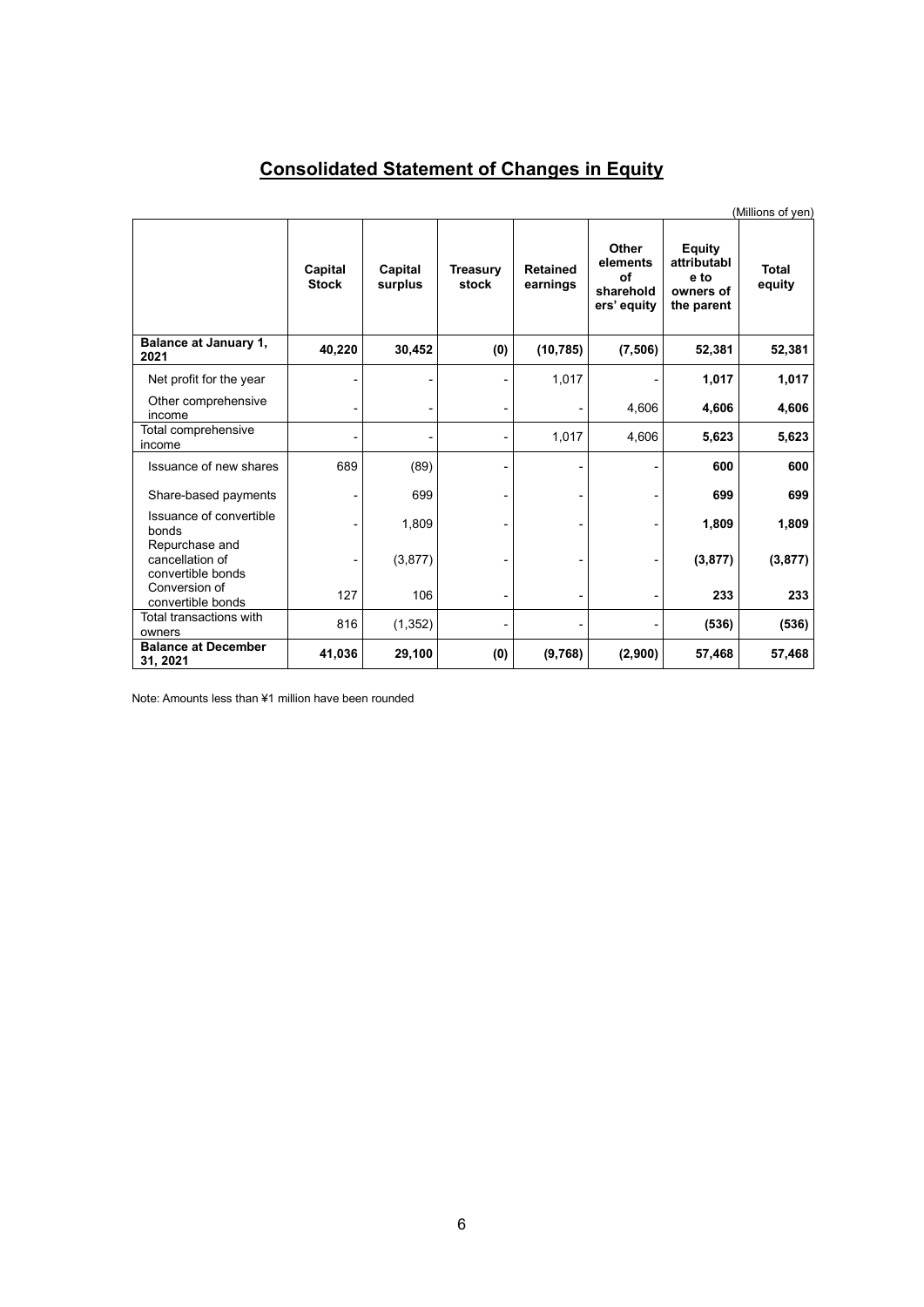## **Notes to the Consolidated Financial Statements**

## **1. Basis of preparation of the consolidated financial statements**

## **(1) Standards for preparation of the consolidated financial statements**

The consolidated financial statements have been prepared in accordance with International Financial Reporting Standards (hereinafter "IFRS") based on Paragraph 1, Article 120 of the Corporate Accounting Rules. Some statements and notes required by IFRS have been omitted pursuant to the provisions of the latter part of the Paragraph.

## **(2) Scope of consolidation**

*1) Consolidated subsidiaries*

- i. Number of subsidiaries: 4
- ii. Names of principal consolidated subsidiaries:
	- Sosei Co. Ltd.

Heptares Therapeutics Ltd.

## **(3) Scope of equity accounting**

- *1) Associates accounted for using the equity method*
- i. Number of associates accounted for using the equity method: 1
- ii. Names of principal companies:
	- MiNA (Holdings) Ltd.

Although the Group holds less than 20% of the voting rights of MiNA (Holdings) Limited, the Group considers it to be an affiliate accounted for using the equity method because the Group has exercised its right to appoint a director, and therefore has significant influence over the company.

#### **(4) Accounting policies**

## *1) Valuation standards and methods for significant assets and liabilities*

### **i.Financial assets (Excluding derivatives)**

*Initial recognition and measurement of financial assets*

Trade receivables and other receivables are recognized initially on their settlement dates. Other financial assets are recognized on their transaction dates. At initial recognition, the Group measures a financial asset at its fair value plus, in the case of a financial asset not at fair value through profit or loss, transaction costs that are directly attributable to the acquisition or issue of the financial asset.

At the time of initial recognition, the classification of financial assets is determined as follows:

## Debt instruments

Financial assets measured at amortized cost

A financial asset is measured at amortized cost when both of the following conditions are met:

(a) the financial asset is held in a business model whose objective is to hold financial assets in order to collect contractual cash flows, and

(b) the contractual terms of the financial asset give rise on specified dates to cash flows that are solely payments of principal and interest on the principal amount outstanding.

Financial assets measured at fair value through profit or loss are financial assets other than those defined above.

## Equity instruments

Financial assets measured at fair value through other comprehensive income

The Group may irrevocably elect to classify equity investments, other than those held for trading, upon initial recognition as financial assets measured at fair value through other comprehensive income.

Equity financial assets measured at fair value through profit or loss are equity financial assets other than those defined above.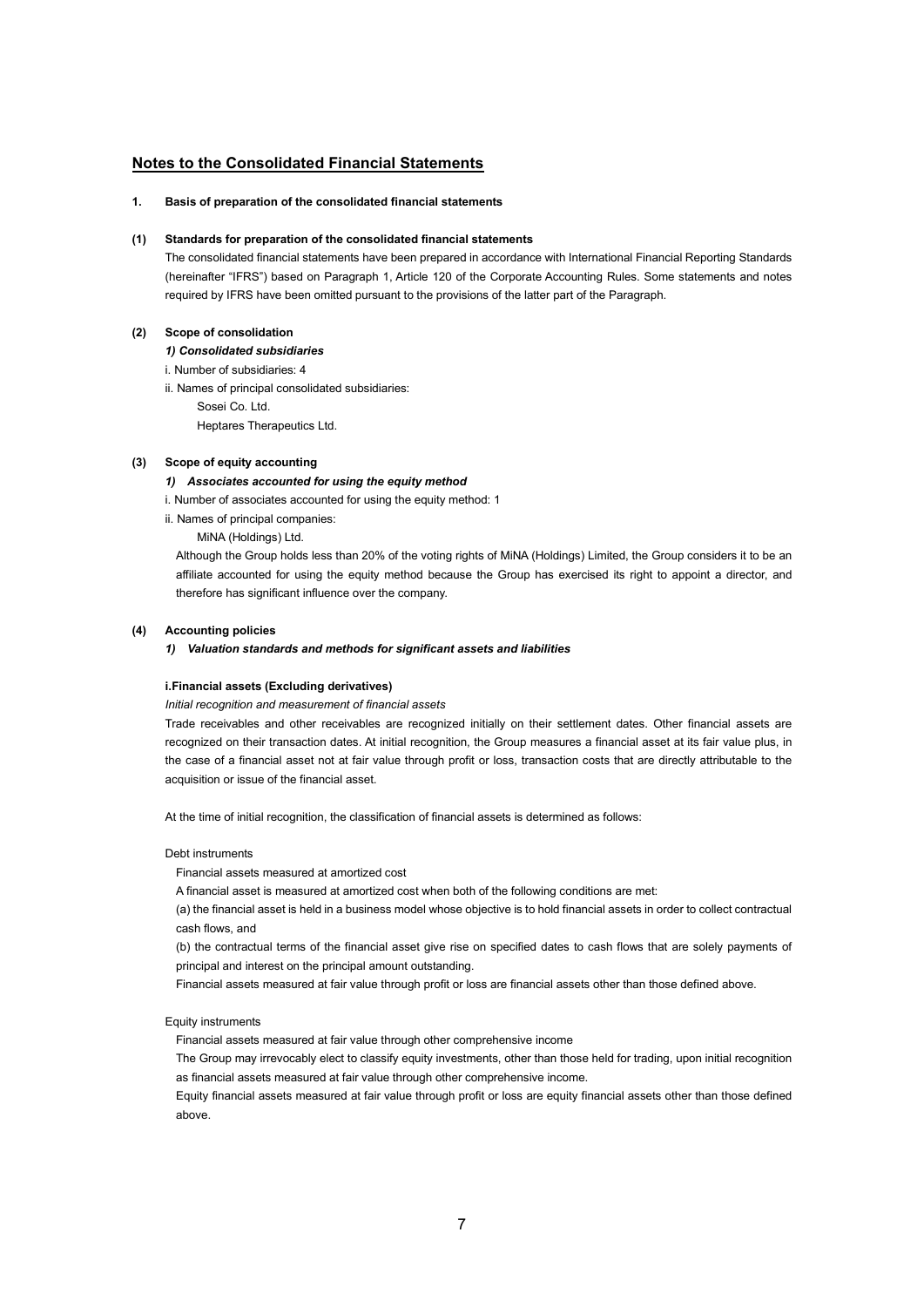## *Subsequent measurement of financial assets*

After initial recognition, the Group measures a financial asset according to its classification as follows:

(a) a financial asset measured at fair value through profit or loss is recognized as the change in the amount of the fair value. (b) a financial asset measured at fair value through other comprehensive income is recognized as the change in the amount of the fair value. Dividends from a financial asset are recognized as part of financial income in net income (loss) for the current period, except for those portions considered to be part of the cost of investment.

(c) a financial asset measured at amortized cost is recognized by the effective interest method.

## *Derecognition of financial assets*

The Group derecognizes a financial asset when, and only when:

(a) the contractual rights to cash flows from the financial asset expire, or

(b) it transfers the contractual rights to receive cash flows from the financial asset and transfers substantially all the risks and rewards of ownership of the financial asset.

#### *Impairment of financial assets*

For financial assets measured at amortized cost expected credit losses are recorded through an allowance for doubtful accounts. At each reporting date, the Group assesses whether the credit risk on a financial instrument has increased significantly since initial recognition. The Group measures the loss allowance for a financial instrument at an amount equal to the expected annual credit loss where the credit risk on that financial instrument has not increased significantly since initial recognition. Alternatively, the Group measures the loss allowance for a financial instrument at an amount equal to the lifetime expected credit loss if the credit risk on that financial instrument has increased significantly since initial recognition. The Group uses the change in risk of a default occurring over the expected life of the financial instrument instead of the change in the amount of expected credit losses. To make this assessment, the Group compares the risk of a default occurring on the financial instrument as at the reporting date with the risk of a default occurring on the financial instrument as at the date of initial recognition and considers reasonable and supportable information, that is available without undue cost or effort, that is indicative of significant increases in credit risk since initial recognition. The Group measures the loss allowance for trade receivables at an amount equal to the lifetime expected credit losses. The Group assumes that the credit risk on a financial instrument has not increased significantly since initial recognition if the financial instrument is determined to have low credit risk at the reporting date.

Whether or not a financial asset is credit impaired is determined by the default of the borrower, or if the lender, for economic or contractual reasons relating to the borrower's financial difficulty, grants to the borrower a concession(s) that the lender would not otherwise have granted, or when other factors occur, such as the disappearance of an active market. Expected credit losses are measured as the difference between contractual cash flows that are due to the Group in accordance with a contract and the cash flows that the entity expects to receive, discounted at the original effective interest rate. The Group directly reduces the value of a credit impaired-financial asset when it, or a part of it, cannot realistically be expected to be realized and its collateral is realized or transferred to the Group. Where an impairment loss is reduced after initial recognition, the decrease in impairment loss (decrease to the allowance for doubtful accounts) is reversed in profit or loss. The impairment loss is reversed up to the value of the amortization at the time the impairment loss was recognized.

### **ii. Financial liabilities (Excluding derivatives)**

## *Initial recognition and measurement of financial liabilities*

Financial liabilities are recognized on the transaction date. At initial recognition, the Group measures a financial liability at its fair value minus, in the case of a financial liability not measured at fair value through profit or loss, transaction costs that are directly attributable to the acquisition or issue of the financial liability. The Group classifies financial liabilities upon initial recognition as financial liabilities subsequently measured at fair value through profit or loss, or financial liabilities measured at amortized cost.

## *Subsequent measurement of financial liabilities*

After initial recognition, the Group measures a financial liability as follows:

(a) a financial liability measured at fair value through the profit or loss is recognized as a change in fair value.

(b) a financial liability measured at amortized cost is recognized by the effective interest method.

If the discontinuation of amortization and derecognition using the effective interest method occur, a gain or loss is recognized within net profit or loss for the current period as part of finance costs.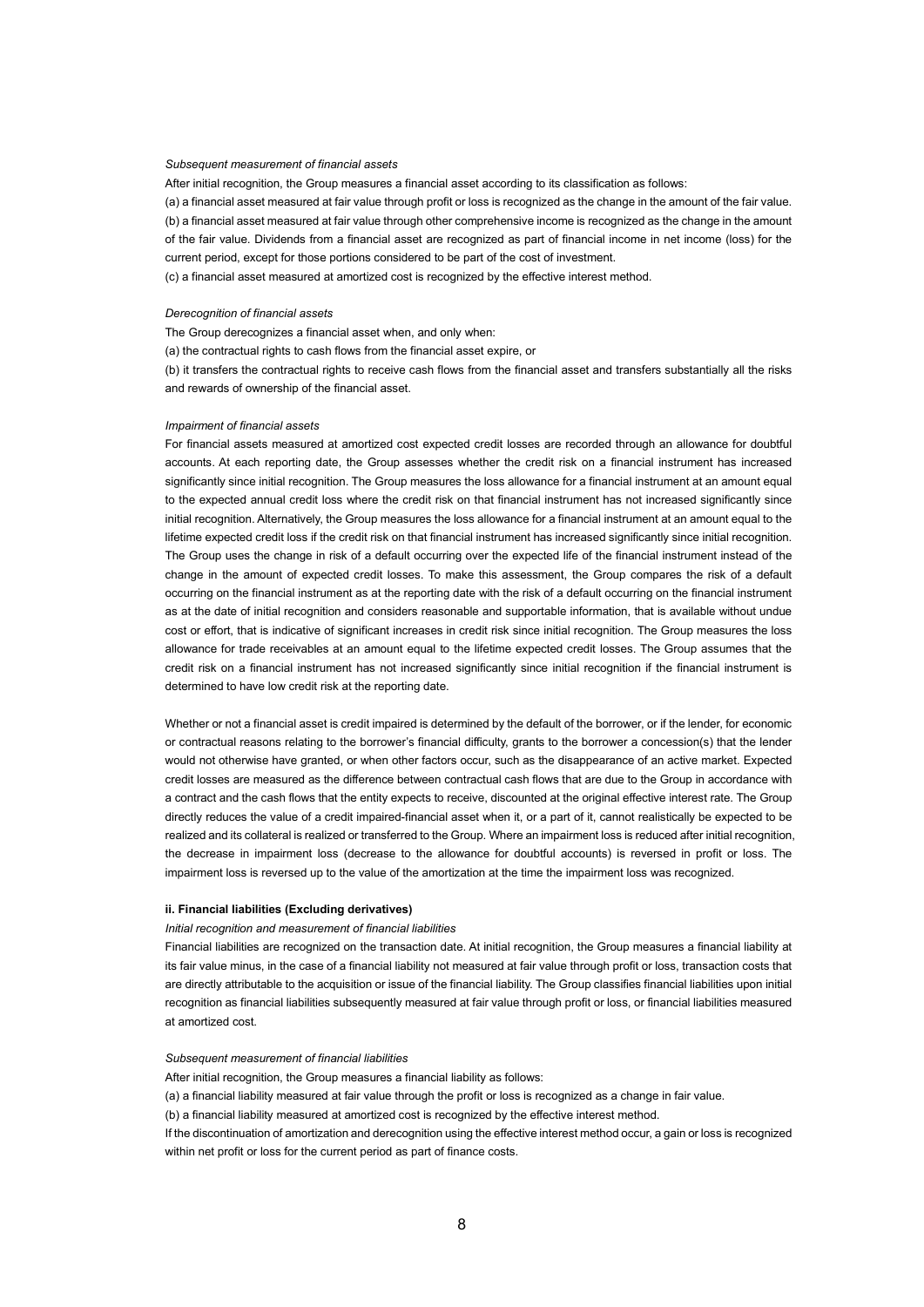## *Derecognition of financial liabilities*

The Group removes a financial liability (or a part of a financial liability) from its balance sheet when, and only when, it is extinguished, i.e. when the obligation specified in the contract is discharged or cancelled or expires.

#### **iii. Derivatives**

The Group uses forward exchange contract to manage its foreign exchange risk. These derivatives are initially recognized at fair value on the date the contract is entered into, and are remeasured at fair value at each balance sheet date after initial recognition. Changes in fair value are recognized through profit or loss. These derivatives do not qualify for hedge accounting.

## **iv. Presentation of financial assets and financial liabilities**

The Group offsets financial assets and financial liabilities showing the net amount only when the Group has the legal right to offset the balances, and either settles the balances on a net basis or intends to simultaneously realize the asset and settle the liability.

#### **v . Valuation standards and methods for non-financial assets and liabilities**

#### **Property, plant and equipment**

Property, plant and equipment are measured at cost less accumulated depreciation and accumulated impairment losses. The cost is directly attributable to the acquisition of the asset, the initial estimate of costs for dismantling and removing the asset and the costs of restoring property to its original state.

## **Goodwill and intangible assets**

## *Goodwill*

Goodwill arising from an acquisition of a subsidiary is recorded at cost less accumulated impairment losses. Upon initial recognition goodwill is measured at the fair value of the transfer consideration, including the amount recognized for noncontrolling interests, less the net recognized value (normally, the fair value) of identifiable assets and assumed liabilities at the time of the acquisition. Goodwill is not amortized. It is allocated to cash-generating units and an annual impairment test is conducted at the same time in each financial year or whenever there is an indication that goodwill may be impaired. Impairment losses on goodwill are recognized in the consolidated statement of profit or loss and other comprehensive income and are not reversed subsequently.

#### *Intangible assets*

Separately acquired intangible assets with finite useful lives are measured at cost less accumulated amortization and accumulated impairment losses. The cost is directly attributable to the acquisition of the intangible asset.

#### *Development assets*

Expenditure on research activities is recognized as a cost in the period in which it occurs. Internally generated intangible assets that occur at the development stage are recognized only when all the following criteria can be substantiated:

- Technical feasibility of completing an intangible asset that can be used or sold
- Intention to complete the intangible asset and then use it or sell it
- Ability to use or sell the intangible asset
- Method by which the intangible asset will create future economic benefit with strong potential
- Possibility of using financial or other resources that will be necessary to complete the intangible asset and use it or sell it
- Ability to reliably measure expenditure required to develop the intangible asset

The amount initially recognized for internally generated intangible assets is the total of costs incurred from the date that the intangible asset initially met the above recognition standards. When an internally generated intangible asset cannot be recognized, development outlays are expensed in the period they occur. Intangible assets generated after initial recognition are stated at acquisition cost less cumulative amortization and cumulative impairment. Intangible assets acquired through business combinations and recognized separately from goodwill are stated at acquisition cost less cumulative amortization and cumulative impairment after initial recognition at fair value as of the acquisition date.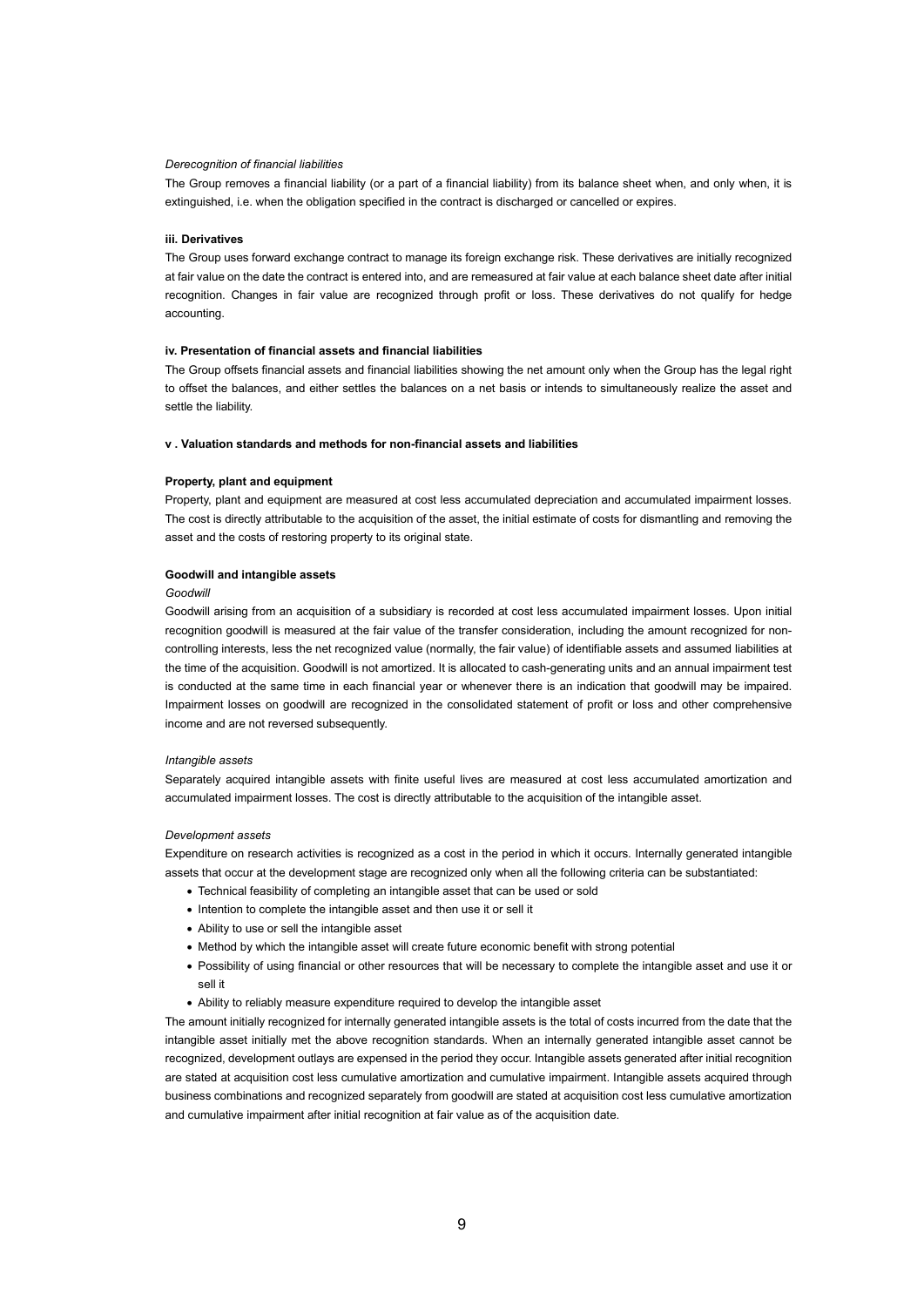## **Lease (as a lessee)**

Management assesses whether new contracts include a lease at inception of the contract. If the contract conveys the right to control the use of an identified asset for a period in exchange for consideration, the contract is, or contains, a lease.

#### *Initial recognition and measurement*

At the commencement date of the contract, a right-of-use asset is measured at an amount equal to the initial measurement of the lease liability, adjusted by an estimate of costs to be incurred in dismantling and removing the underlying asset, restoring the site on which it is located or restoring the underlying asset itself. The lease liability is measured at the present value of the remaining lease payments, discounted using the lessee's incremental borrowing rate at the commencement date.

#### *Subsequent measurement*

A right-of-use asset is depreciated using the straight-line method over the shorter of the lease term or the useful life of the right-of-use asset. Interest on the lease liability is calculated to be the amount that produces a constant periodic rate of interest on the remaining balance of the lease liability. The lease liability is reduced by lease payments net of the interest expense.

#### *Presentation*

In the Consolidated Balance Sheet, the Group presents right-of-use assets in "Property, plant and equipment" and lease liabilities in "Lease liabilities". In the Consolidated Statement of Profit or Loss and Other Comprehensive Income, the Group presents interest expense at an amount that produces a constant periodic rate of interest on the remaining balance of the lease liability in "Financial costs".

#### *Short-term leases and leases of low-value assets*

For low-value asset leases and short-term leases with lease terms of 12 months or less, the Group has adopted the exemption provisions of IFRS 16 *Leases,* and has elected not to recognize right-of-use assets and lease liabilities. The Group recognizes lease payments for these leases as expenses over the lease term using the straight-line method.

## **vi . Impairment of non-financial assets**

The book values of non-financial assets are reviewed for indications of impairment at each reporting date. If any such indications exist, the asset's recoverable amount is estimated. For goodwill and intangible assets with indefinite useful lives or intangible assets not yet available for use, the recoverable amount is estimated at the same time in each financial year. The recoverable amount of assets or cash-generating units is the higher of value in use or fair value less disposal costs. In the calculation of value in use, estimated future cash flows are discounted to present value using a discount rate that reflects the time value of money and risks inherent to the asset. In respect of cash-generating units, assets are grouped into the smallest units generating largely independent cash flows from other assets or units, through continued usage.

In respect of cash-generating units for goodwill, goodwill is assessed based on those business units defined for the purposes of internal reporting. In principle, a cash-generating unit is classified as a type of business and geographical region. Corporate assets do not generate independent cash inflows. Therefore, when there are indications of impairment in corporate assets the recoverable amount of the cash-generating unit to which the corporate asset belongs is calculated for the impairment test. Assets that do not have external cash flows are included within the cash-generating units of the business units that they support. Impairment loss is recognized in profit or loss when the book value of the asset or cashgenerating unit exceeds the recoverable amount. Impairment loss recognized in connection with cash-generating units is allocated first to reduce the book value of goodwill relating to that cash-generating unit. Any additional impairment required is allocated next to reduce the book values of other assets within the cash-generating unit proportionally.

Impairment losses related to goodwill are not reversed. In respect of impairment losses on other assets recognized in the past, the existence of indications showing that the loss has decreased or been eliminated is assessed on each reporting date. If there are indications of a reversal of impairment and the estimate used for determining the recoverable amount has changed, the impairment loss is reversed. The previously recognized impairment loss is reversed to the extent that the carrying amount of the asset does not exceed what the carrying amount would have been (net of amortization and depreciation) had no impairment loss been recognized for the asset in prior years.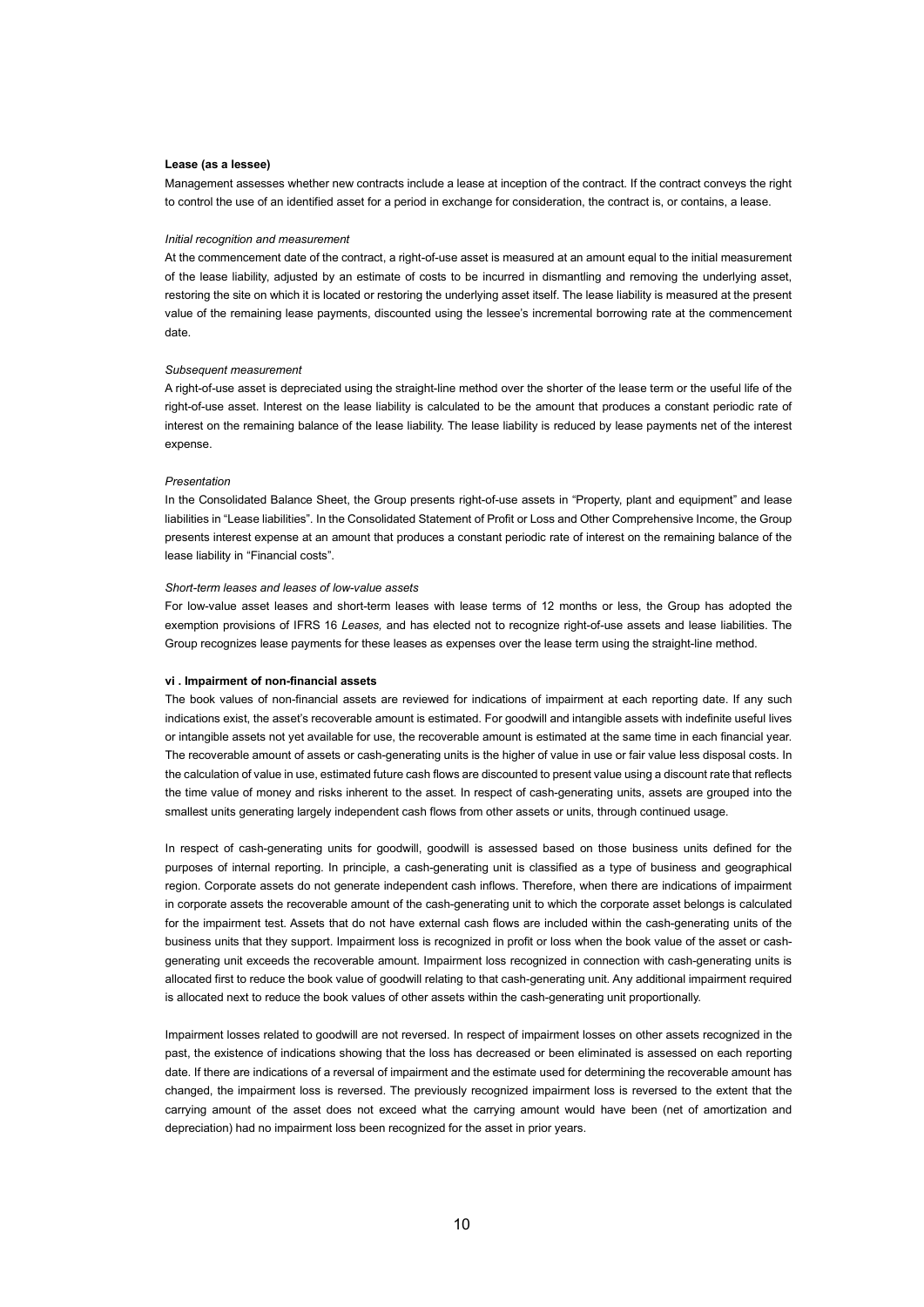## *2) Depreciation methods for significant depreciable assets*

#### **i. Property, plant and equipment**

Property, plant and equipment are depreciated based on their depreciable amounts by the straight-line method over the expected useful life of each asset. The normal expected useful lives of major asset categories are as follows:

- Buildings and structures: 6 to 18 years
- Machinery and equipment: 3 to 10 years
- Furniture and fixtures: 2 to 10 years

The expected useful lives, residual values and depreciation methods are reviewed at the end of each financial year, and changes in these items, if any, are applied prospectively as changes in accounting estimates.

## **ii. Intangible assets**

Intangible assets are amortized based on their amortizable amounts by the straight-line method over the expected useful life of each asset. The amortization method, expected useful lives, and residual values are reviewed at the end of each financial year, and changes in these items, if any, are applied prospectively as changes in accounting estimates. Expected useful lives of major asset categories are as follows.

- Product-related assets: 18 years
- Core technology: 12 to 20 years
- Customer-related assets: 20 years

Intangible assets with indefinite useful lives and intangible assets that are not yet available for use and therefore not yet amortized, are tested for impairment at the same time in each financial year and whenever there is an indication of impairment.

## *3) Accounting standards for significant income and expenditure*

#### **i. Revenue recognition**

The Group earns revenue through sales of a developed pharmaceutical product, license agreements providing development and marketing rights of pharmaceutical products and research and development service agreements contracted with third parties. These agreements are classified into the following types of revenue based on their purpose and performance obligations:

Types of revenue classified by purpose:

- Upfront fees and milestone income : Upfront fees, Development milestone income, Sales milestone income
- Royalty income: Sales royalty income
- Pharmaceutical product sales: Product supply revenue
- Other: Income from contracted research and development services

Each research and licensing agreement is analyzed to identify the consideration receivable (the transaction price) and the underlying performance obligations. Such obligations can include the promise to grant a license, the provision of research and development services and the supply of product. The transaction price is then allocated to these performance obligations and revenue is recognized at a point in time or over time as the performance obligations are satisfied.

If variable consideration arises under a contract the Group includes in the transaction price only those amounts in respect of which it is highly probable that a significant reversal in the amount of cumulative revenue recognized will not occur when the uncertainty associated with the variable consideration is subsequently resolved. Revenue excludes amounts collected on behalf of tax authorities (for example, sales taxes and value added taxes).

The promise to grant a license is regarded as a distinct performance obligation if the customer can benefit from the license either on its own or together with other resources that are readily available to the customer, and the Group's promise to transfer the license to the customer is separately identifiable from other promises in the contract.

The promise to grant a license under a contract is a promise to provide a right to access intellectual property if all the following criteria are met: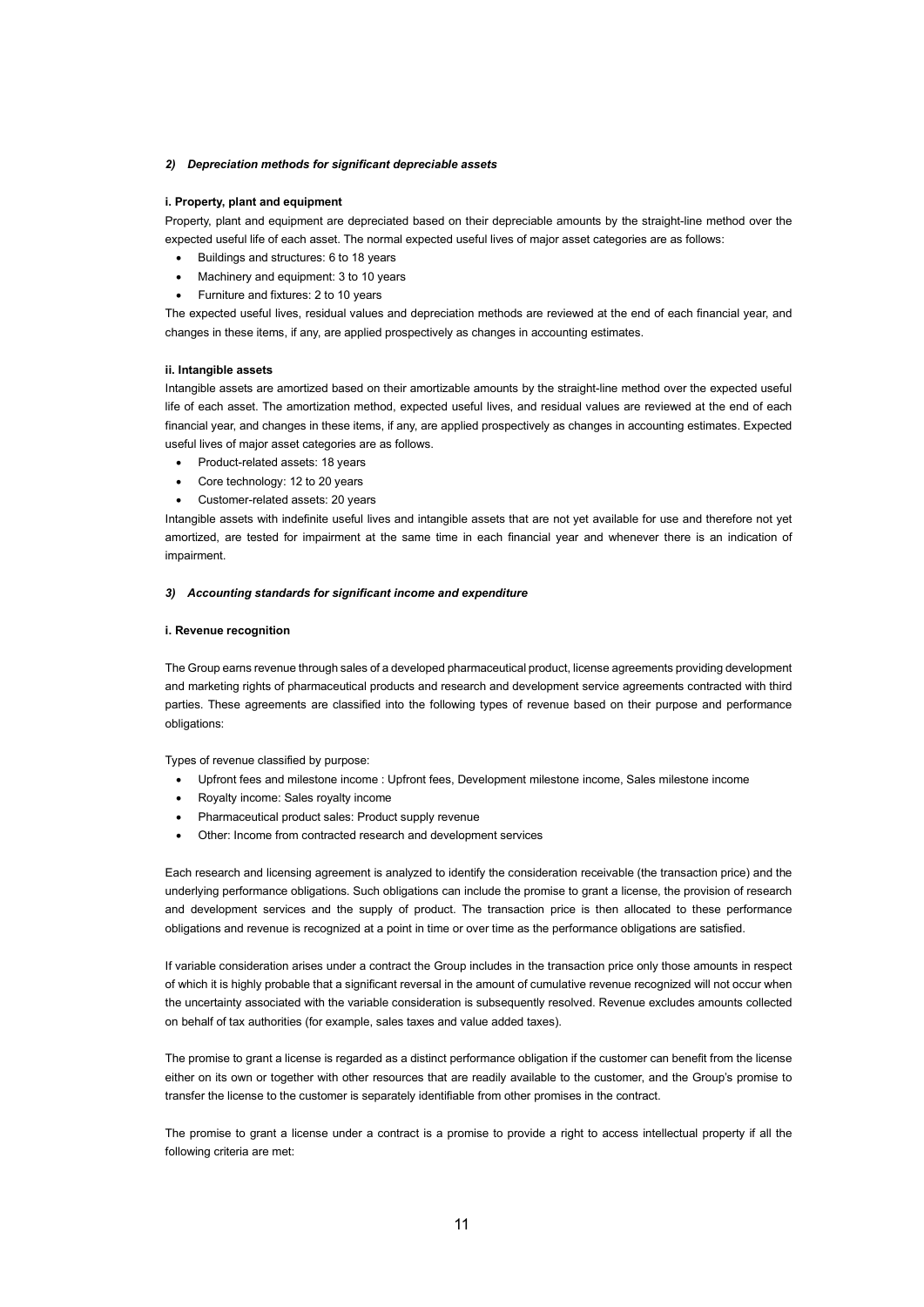- the contract requires, or the customer reasonably expects, that the Group will undertake activities that significantly affect the intellectual property to which the customer has rights.
- the rights granted by the license directly expose the customer to any positive or negative effects of the Group's activities identified in (a); and
- those activities do not result in the transfer of a good or a service to the customer as those activities occur.

Where the above criteria are met, the promise to grant a license is accounted for as a performance obligation satisfied over time and revenue is recognized over time accordingly. Where these criteria are not met the promise to grant a license is determined to provide a right-to-use intellectual property accounted for as a performance obligation satisfied at a point in time.

## **ii. Cost of sales**

Cost of sales comprises (i) the fully loaded cost of those employees providing research and development services for specific customers under contracts (including other costs directly associated with these activities such as lab consumables and an allocated share of depreciation of lab equipment) and (ii) the costs directly associated with product supply.

### *4) Standards for conversion of significant foreign-denominated assets and liabilities to Japanese currency*

## **i. Foreign-denominated transactions**

Transactions denominated in foreign currencies are translated into the functional currency of each Group company at the rates of exchange prevailing at the dates of the transactions. Foreign-denominated monetary assets and liabilities are translated into the functional currency of each Group company using the exchange rate at the end of the period. Nonmonetary assets and liabilities denominated in foreign currencies measured at fair value are retranslated into the functional currency at the exchange rates on the date fair value is determined. Non-monetary items measured at cost are translated at the exchange rate on the transaction date. Exchange differences resulting from retranslation or settlement are recognized in profit or loss in the period incurred.

## **ii. Financial statements of foreign operations**

The assets and liabilities of the Group's foreign operations (such as overseas subsidiaries) are translated into Japanese yen at the exchange rates prevailing at the end of the period. Income and expenses are translated into Japanese yen at the average annual exchange rates for the period as long as there is no significant exchange rate fluctuation. Exchange differences arising from the translation of the financial statements of foreign operations are recognized in "Other comprehensive income" in the consolidated statement of profit or loss and other comprehensive income and accumulated in "Other components of equity" in the consolidated balance sheet.

## *5) Business combinations*

Business combinations are accounted for using the acquisition method. The consideration transferred in a business combination is measured at fair value, which is calculated as the sum of the acquisition-date fair values of the assets transferred by the Group, liabilities assumed, and equity instruments issued by the Company in exchange for control of the acquiree. If the consideration transferred exceeds the fair value of identifiable assets and liabilities, the excess is recorded as goodwill in the consolidated balance sheet. Conversely, if the fair value of such assets and liabilities exceeds the consideration transferred, the excess is immediately recognized as a gain in the consolidated statement of profit or loss and other comprehensive income. If the initial accounting for a business combination is incomplete by the end of the period in which the business combination occurred, the Group reports provisional amounts for items for which the accounting is incomplete. Those provisional amounts are adjusted retrospectively during the measurement period which lasts no more than one year from the acquisition date. Acquisition costs are expensed as incurred.

When the consideration transferred by the Group in a business combination includes assets or liabilities resulting from a contingent consideration arrangement, the contingent consideration is measured at its acquisition-date fair value and included as part of the consideration transferred in a business combination. Changes in the fair value of the contingent consideration that qualify as measurement period adjustments are adjusted retrospectively, with corresponding adjustments against goodwill. Measurement period adjustments are adjustments that arise from additional information obtained during the "measurement period" (which cannot exceed one year from the acquisition date) about facts and circumstances that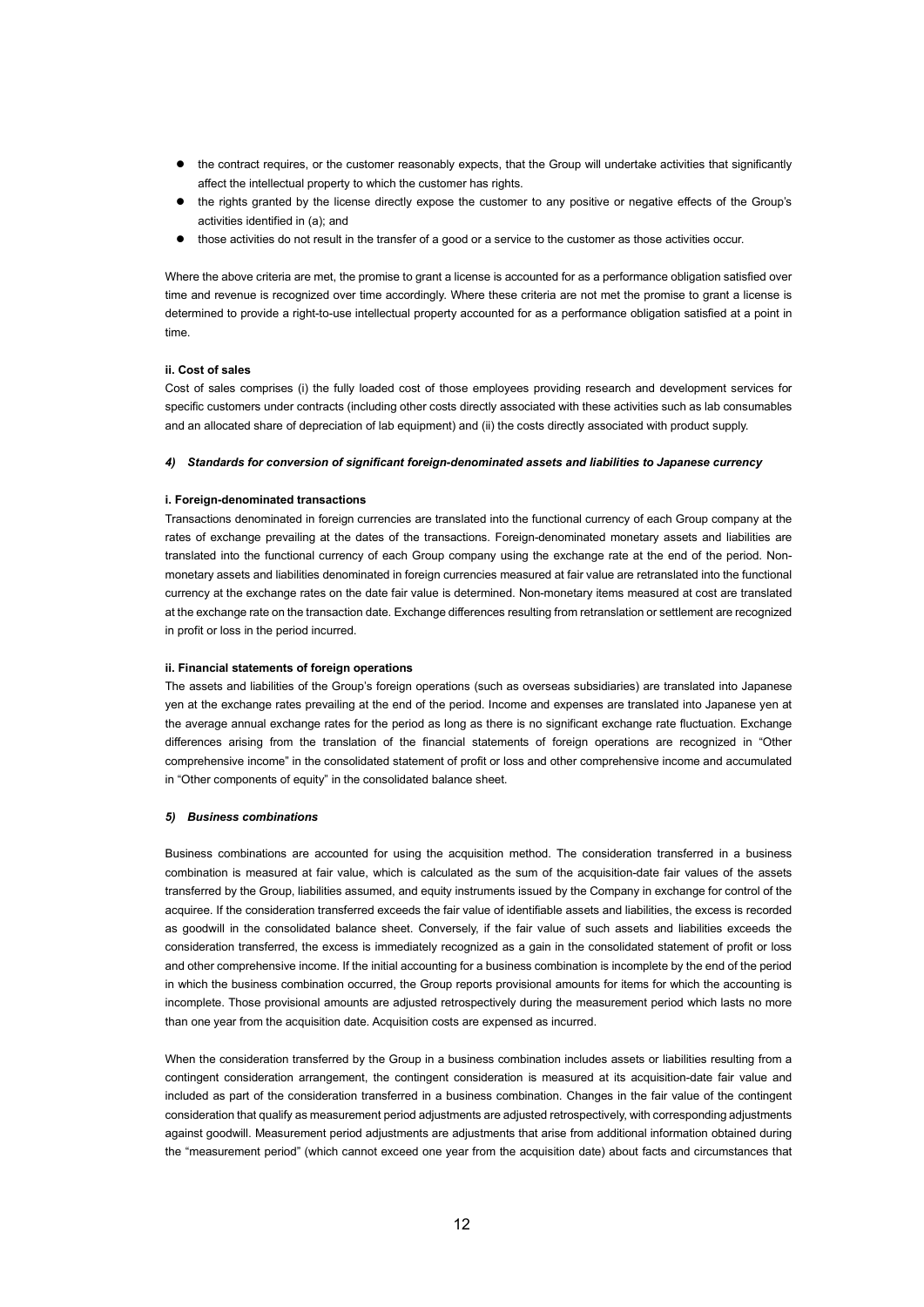existed at the acquisition date.

## **2. Notes relating to changes in presentation**

#### *Notes relating to key accounting judgements and estimates*

"Notes relating to key accounting judgements and estimates" have been included in the current financial year in accordance with the first paragraph of Article 102-3-2 of the Regulation on Corporate Accounting due to the revision of the Regulation on Corporate Accounting (Ministry of Justice Order No. 13, 2006) along with the promulgation of the Ministerial Ordinance Partially Revising the Regulation on Corporate Accounting (Ministry of Justice Order No. 45, 2020).

## **3. Notes relating to key accounting judgements and estimates**

In preparing consolidated financial statements in accordance with IFRS, management is required to make judgements, estimates, and assumptions that affect the application of accounting policies and the amounts of assets, liabilities, revenue, and expenses. Actual results may differ from these estimates due to their nature. The estimates and underlying assumptions are reviewed on an ongoing basis. The effects of revisions to accounting estimates are recognized in the period in which the estimate is revised and in any future periods affected. The key judgements and estimates made by management that have had a significant effect on the amounts recognized in the consolidated financial statements are as follows:

## *Carrying amounts of Goodwill and Intangible Assets*

The carrying amounts of Goodwill and Intangible Assets were ¥15,095 million and ¥9,120 million, respectively, as at December 31, 2021. During 2021 intangible asset impairment charges totalling ¥3,138 million were recorded within Other expenses. The valuation principles that apply to Goodwill and Intangible Assets are set out in Note 1.(4) 1) v: *Valuation standards and methods for non-financial assets and liabilities*, and Note 1.(4) 1) vi: *Impairment of non-financial assets*. Significant judgement is exercised by management in estimating the future cash flows used in the valuation models through which impairment is tested, including assumptions over the timing of the achievement of milestones, the probability of success of R&D programs, revenue forecasts relating developed products and the WACC. Management uses its experience, external sources, knowledge of the activities of competitors and industry trends in forming these assumptions. If there are material adverse differences between management's projected cash flows and the actual cash flows (for example, the occurrence or timing of milestone receipts could differ), impairment charges may be required to reduce the carrying amounts of goodwill and intangible assets down to their recoverable amounts.

#### *Contingent consideration in business combinations*

A charge of ¥2,893 million for contingent consideration fair value movements was recorded in 2021 under Finance costs and the year end liability stood at ¥4,095 million. The contingent consideration liability is a fair value estimate by management of the amount payable to the former shareholders of Heptares Therapeutics Limited under the 2015 Share Purchase Agreement. It has been calculated on a risk adjusted and discounted basis. The probabilities of success used in the Group's financial models are based on industry standard rates which are adjusted when management judge the probability of success of the current phase of development of an asset to be different to the standard rate. The maximum amount of contingent consideration payable under the contract is US\$220 million of which US\$83 million has been paid out to date and an additional US\$35 million has become payable in 2022. Under the agreement there are defined mechanisms for determining the amounts payable. In instances where the agreement is not explicit the liability includes management's best estimate of the probable outflows. It is therefore possible that the amounts ultimately payable will be different to those provided for (driving fair value movements in future income statements) where there are differing interpretations of the agreement or where there are differences between management's assumptions and actual events. Please also see Note 1.(4) 5) *Business combinations* and Note 6. (2) *Fair value of financial instruments*.

#### **4. Notes to consolidated statement of financial position**

Cumulative depreciation on property, plant and equipment was ¥1,922 million .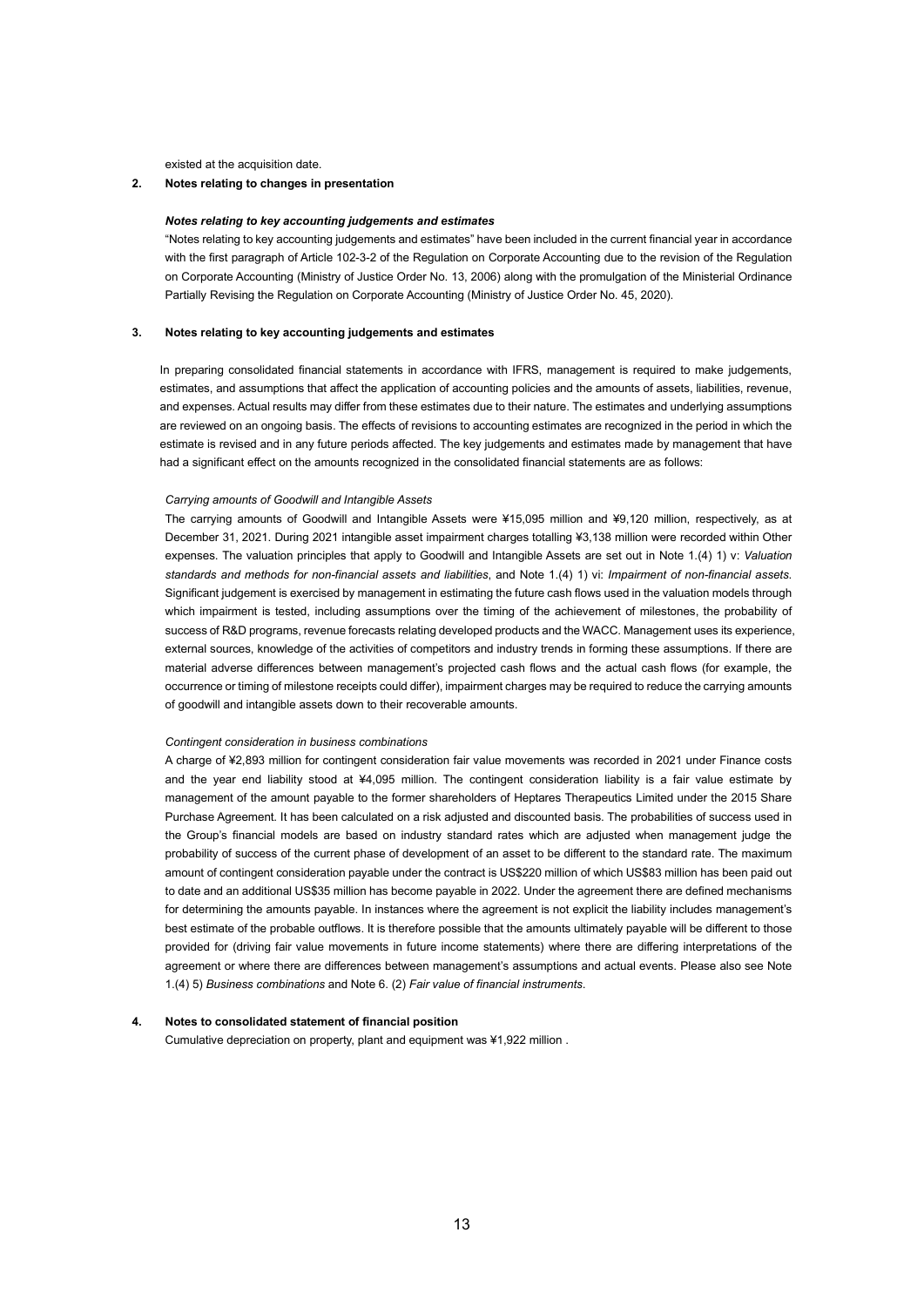### **5. Notes to the consolidated statement of changes in equity**

## **(1) Total shares outstanding**

| <b>Share class</b> | Shares at beginning<br>of the financial year | Increase in shares<br>during the financial<br>vear | Decrease in shares<br>during the financial<br>vear | Shares at end of<br>the financial year |
|--------------------|----------------------------------------------|----------------------------------------------------|----------------------------------------------------|----------------------------------------|
| Common shares      | 80.596.128                                   | 922.188                                            | $\sim$                                             | 81.518.316                             |

Note: The increase in common shares outstanding is due to the exercise of stock options (584,000 shares), the allotment of Restricted Stock Units ("RSUs") (201,867 shares) and the conversion of convertible bonds (136,312 shares).

### **(2) Subscription warrants, etc. at December 31, 2021**

Type and number of shares for subscription warrants at December 31, 2021: Common shares 13,515,218

## **6. Notes on financial instruments**

## **(1) Financial instruments**

## *1) Policies for management of financial instruments*

The Group limits its investments to short-term instruments with minimal risk and does not engage in speculative transactions. Funds are primarily procured through issuing new stock and bonds, and borrowing from banks.

## *2) Financial instrument content and their risks, and risk management framework*

Trade and other receivables are exposed to customer credit risk. To mitigate this risk payment deadlines and balances are monitored for each customer. Trade and other payables have payment deadlines of less than one year. The Group limits its investments to short-term deposits to reduce risk.

## **(2) Fair value of financial instruments**

Amounts stated in the consolidated balance sheet at December 31, 2021, their corresponding fair values and the differences between these amounts are as follows:

|                                                           | Amount stated in<br>consolidated | Fair value | <b>Difference</b>        |
|-----------------------------------------------------------|----------------------------------|------------|--------------------------|
|                                                           | balance sheet<br>¥m              | ¥m         | ¥m                       |
| Other financial assets                                    | 2,650                            | 2,650      | $\overline{\phantom{a}}$ |
| Trade and other receivables                               | 2.138                            | 2,138      | $\overline{\phantom{0}}$ |
| Cash and cash equivalents                                 | 60.087                           | 60.087     |                          |
| Contingent consideration related to corporate acquisition | 4.095                            | 4.095      |                          |
| Corporate bonds                                           | 27.440                           | 28,198     | 758                      |
| Trade and other payables                                  | 1.176                            | 1.176      |                          |

Notes: Valuation methodology for financial instruments

*1. Cash and cash equivalents, trade and other receivables and trade and other payables*

These are settled over short time periods so fair values approximate book values.

*2. Corporate bonds*

The fair value of corporate bonds is calculated by discounting the total amount of principal and interest at an interest rate that considers the remaining maturity of the bonds and credit risk.

*3. Contingent consideration in business combination*

Such consideration is calculated by discounting the estimated payable after considering the probability of occurrence of future cash outflows.

*4. Other financial assets* 

The fair value of financial instruments that are traded in an active financial market is determined based on market prices. Where an active market does not exist, the fair value is measured using an appropriate valuation method.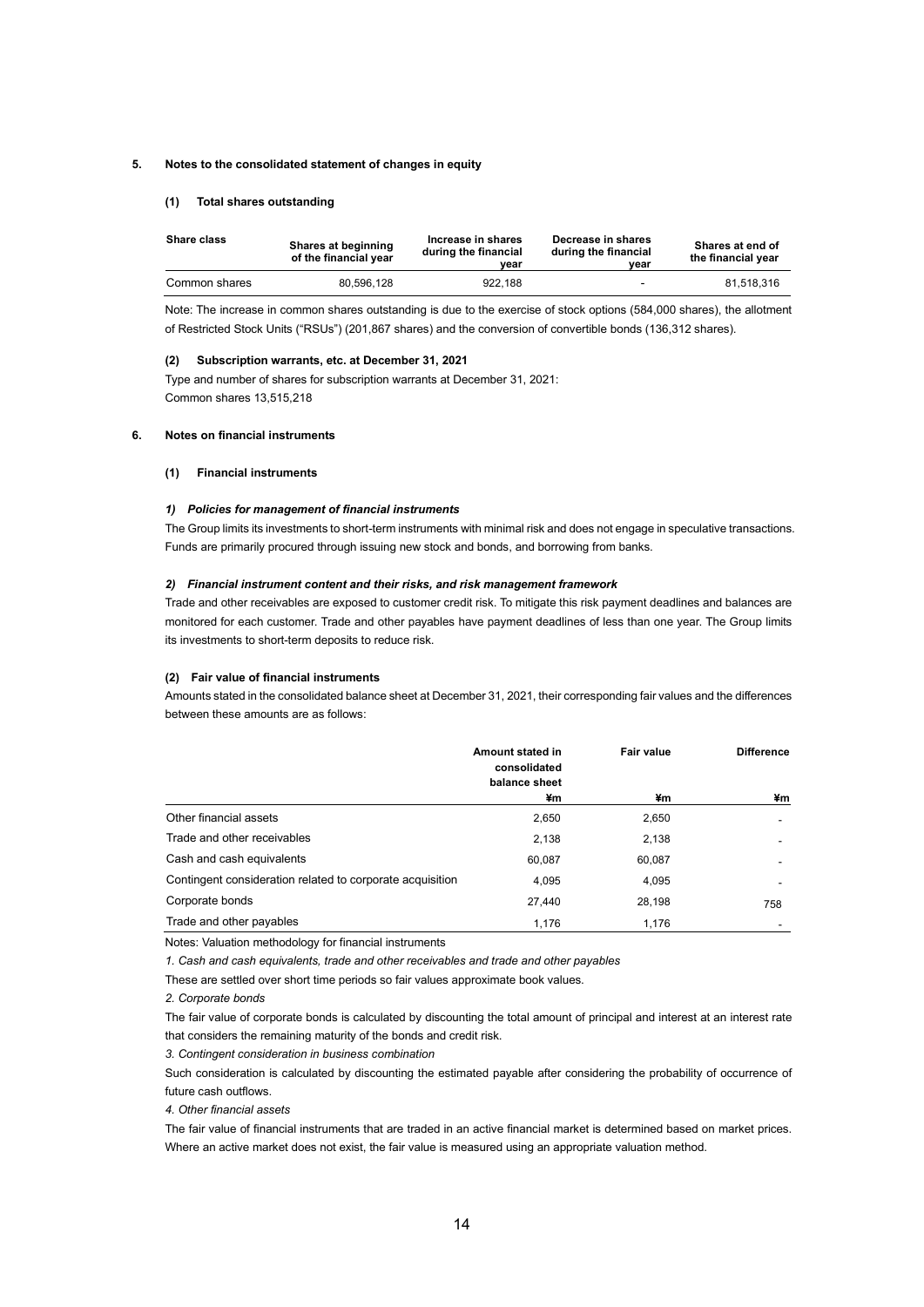## **(3) Repayment schedule for Corporate bonds and Lease liabilities**

|                   | Due within<br>1 year<br>¥m | Due more than 1 year<br>and less than 5 years<br>¥m | Due more than 5<br>years |
|-------------------|----------------------------|-----------------------------------------------------|--------------------------|
|                   |                            |                                                     | ¥m                       |
| Corporate bonds   | ۰                          | 30,000                                              | $\overline{\phantom{a}}$ |
| Lease liabilities | 244                        | 716                                                 | 1.210                    |

## **7. Notes on revenue recognition**

The Group earns revenue through selling a fully developed pharmaceutical product, granting licenses that provide the rights to develop and market pharmaceutical products and through the provision of research and development services to customers. These activities are classified into the following types of revenue based on their purpose and performance obligations:

#### **(1) Types of revenue classified by purpose**

- Upfront fees and milestone income: Upfront fees, Development milestone income, Sales milestone income
- Royalty income: Sales royalty income
- Pharmaceutical product sales: Product supply revenue
- Other: Income from contracted research and development services

## **(2) Types of revenue classified by performance obligation**

## *1) Grant of Licenses*

*When a license is distinct from other goods or services and evaluated as a right to use license:*

Upfront fees are recognized at the time of the grant of the license if the performance obligation is satisfied at one point in time. Development milestone income is only recognized when it is determined that milestones agreed between the parties, such as regulatory filings, have been reached, taking into consideration the probability of a subsequent significant reversal of revenue. Sales royalty income and sales milestone income are measured based on the sales recorded by the counterparty when (or as) the later of (i) a contractually agreed target is achieved or a sales transaction has occurred, and (ii) the performance obligation is satisfied.

When a license is distinct from other goods or services and evaluated as a right to access license: Not applicable.

## *2) Research and Development services*

Research and Development services – compensated through upfront fees and development milestones:

*When upfront fees and development milestone income is allocated to performance obligations other than the grant of a license.*

Consideration relating to performance obligations that are not satisfied at a point in time is initially recorded as deferred revenue when the Group receives consideration before the performance obligations are satisfied. Revenue from contracted research and development services is recognized over time from the date of commencement of the research plan, or date of achieving an agreed milestone event if later, to the expected date of completion of the customer consumes the benefits. The portion of Revenue recognized in a period is measured based on the ratio of actual cost incurred in the period to the total expected cost. However, development milestone income is only recognized when it is determined that the agreed milestones have been achieved, taking into consideration the probability of a subsequent significant reversal of revenue.

Research and Development services – compensated through FTE charges:

Full Time Equivalent ("FTE") revenue earned from providing research and development services to customers is recognized over time where the contract charges a fixed amount per time period for the provision of such services because the customer simultaneously receives and consumes the benefits provided by the Group's performance.

## *3) Pharmaceutical product sales*

Pharmaceutical product sales are recognized upon the customer's acceptance.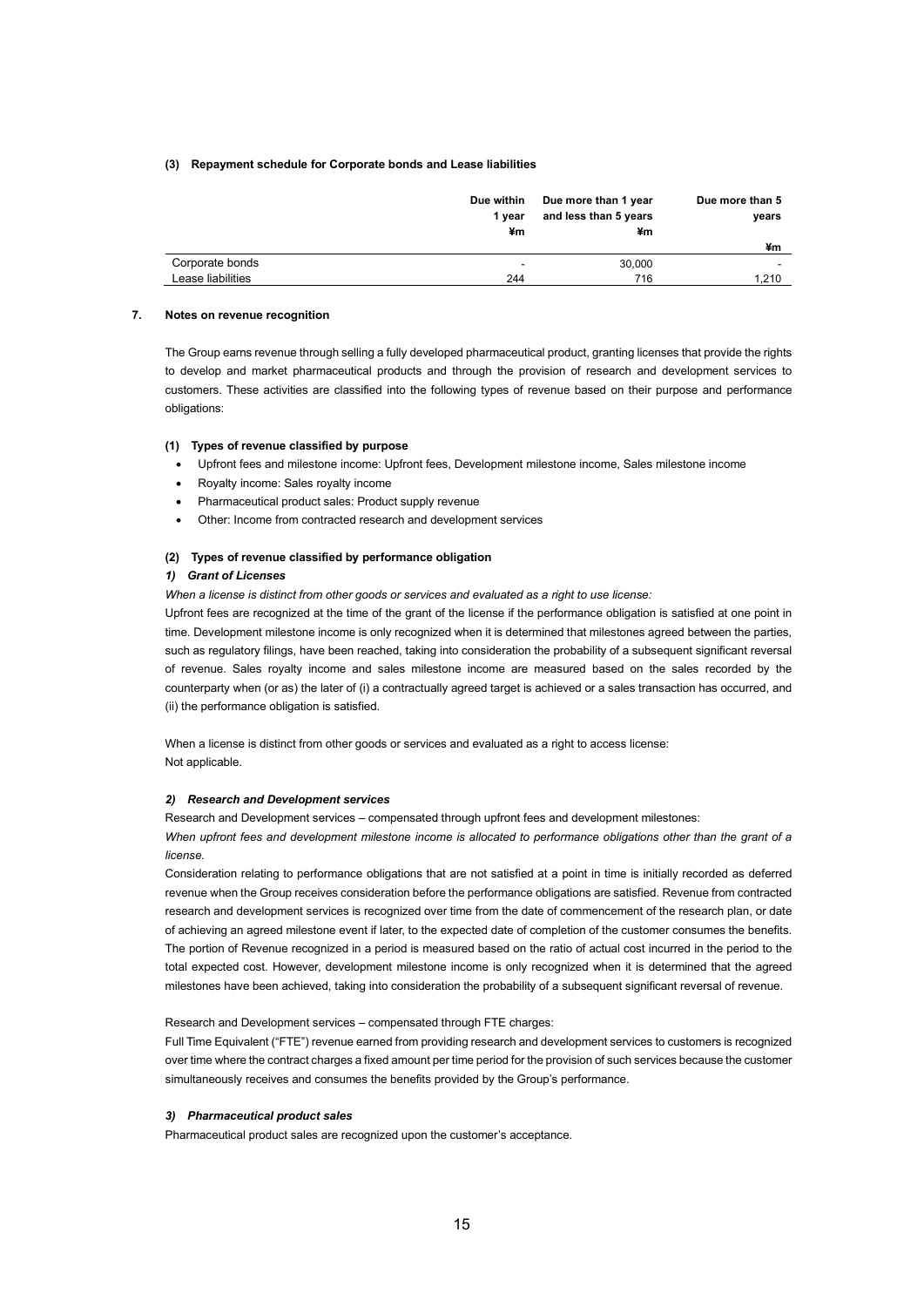The transaction prices for granting licenses are allocated to each performance obligation based on the relative stand-alone selling prices calculated using the residual approach. The consideration is the amount receivable within one year from satisfaction of the performance obligations or fulfillment of contractual terms and conditions..

Variable consideration is allocated to a specific performance obligation only if both of the following conditions apply: -Variable payment terms relate specifically to the entity's effort to satisfy the performance obligation or transfer the distinct good or service.

-Allocating the variable amount of consideration entirely to the performance obligation or the distinct good or service, considering all of the performance obligations and payment terms in the contract, is consistent with the following allocation objective: an entity should allocate the transaction price to each performance obligation or distinct good or service in an amount that depicts the amount of consideration to which the entity expects to be entitled to in exchange for transferring the promised goods or services to the customer.

If the consideration in the contract with the customer includes variable consideration, revenue is only recognized to the extent that it is highly probable that a significant reversal in the amount of cumulative revenue recognized will not occur when the uncertainty associated with the variable consideration is subsequently resolved.

Sales royalty income receivable under a grant of license is recognized when the later of the following has occurred (i) subsequent sale or usage, or (ii) the performance obligation in relation to the sales-based royalty has been satisfied.

There are no significant financing components included in any contracts.

### **(3) Breakdown of revenue**

|                            |                          | <b>Performance obligations</b> |                       |        |  |  |
|----------------------------|--------------------------|--------------------------------|-----------------------|--------|--|--|
|                            |                          | <b>Research and</b>            |                       |        |  |  |
|                            |                          | <b>Development</b>             | <b>Product supply</b> |        |  |  |
|                            | <b>Grant of Licenses</b> | services                       | revenue               | Total  |  |  |
| <b>Types of Revenue</b>    | ¥m                       | ¥m                             | ¥m                    | ¥m     |  |  |
| Upfront fees and milestone |                          | 1.297                          |                       |        |  |  |
| income                     | 13.370                   |                                | ۰                     | 14,667 |  |  |
| Royalty income             | 2.311                    |                                |                       | 2,311  |  |  |
| Product supply revenue     |                          |                                | 28                    | 28     |  |  |
| Other                      | -                        | 706                            |                       | 706    |  |  |
|                            | 15,681                   | 2.003                          | 28                    | 17.712 |  |  |

Performance obligations satisfied in past periods amounting to ¥4,323 million are included in revenue for the year ended December 31, 2021.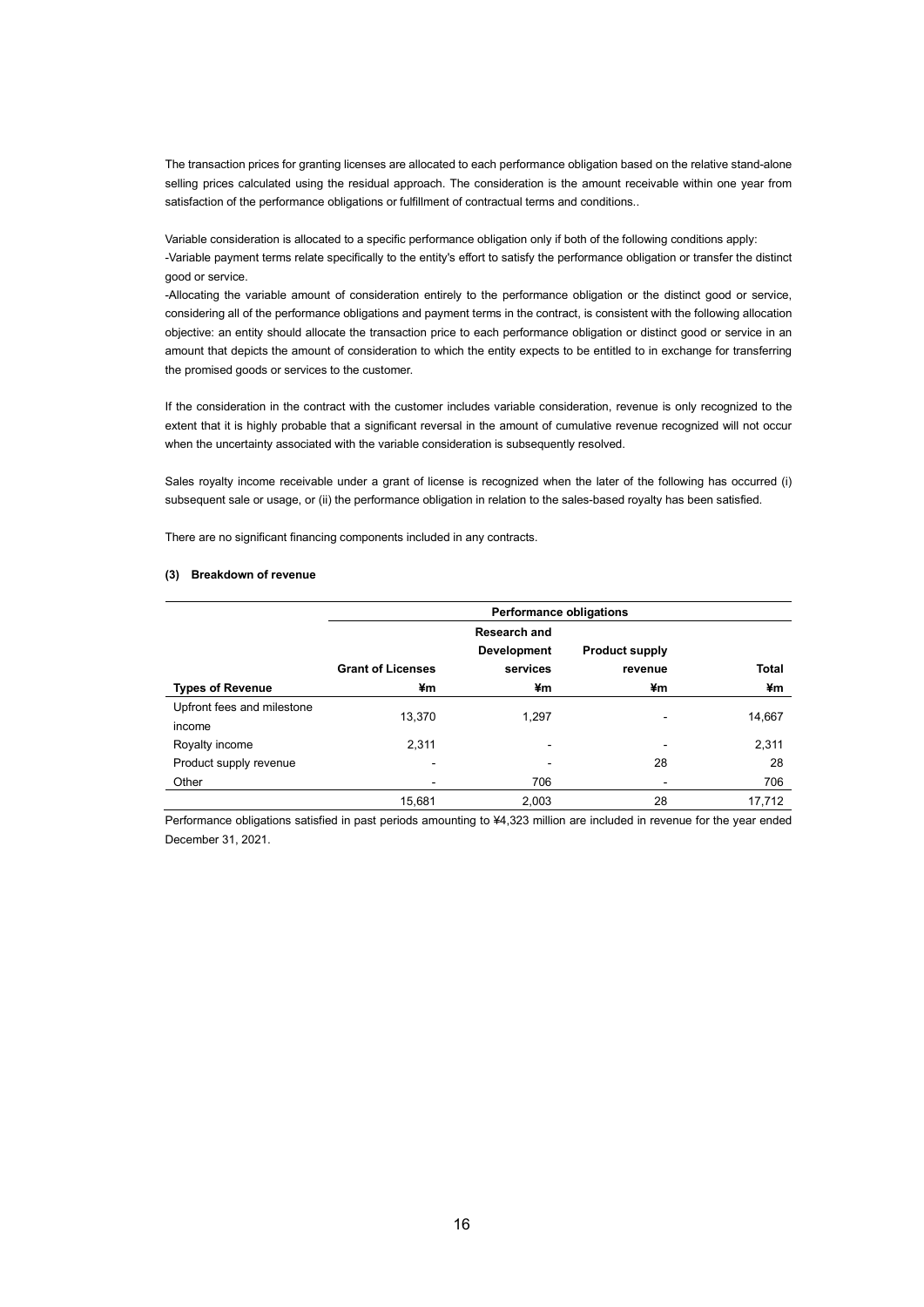## **(4) Contract balances**

Receivables from contracts with customers

Included in the balance sheet as "Trade and other receivables".

## Deferred revenue

Included in the balance sheet as "Other non-current liabilities" and "Other current liabilities".

| Opening and closing balances of deferred revenue from contracts with          | At December 31, 2021 |
|-------------------------------------------------------------------------------|----------------------|
| customers                                                                     | ¥m                   |
| Beginning balance                                                             | 1,767                |
| Of the beginning balance, the amount recognized as revenue                    | (932)                |
| Exchange differences on translation                                           | 175                  |
| Amount newly recognized as contract liability and carried forward to the next | 131                  |
| period                                                                        |                      |
| <b>Ending Balance</b>                                                         | 1,141                |
| Other non-current liabilities                                                 | 384                  |
| Other current liabilities                                                     | 757                  |

## **(5) Transaction price allocated to the remaining performance obligations**

Research and development services related performance obligations arising under contracts may be unsatisfied or partially satisfied at the reporting date. Milestone income allocated to research and development services is not included in the transaction price allocated to the remaining performance obligation because the uncertainty of reaching the agreed milestone, such as a regulatory filing, will not be resolved until the actual achievement of the milestone. Since the Group has a right to consideration from a customer in an amount that corresponds directly with the value to the customer of the Group's performance of services completed to date, the transaction price allocated to the remaining performance obligations relating to research and development services is omitted as a practical expedient in accordance with paragraphs 121(b) and B16 of IFRS15.

## **8. Notes on per-share information**

| Equity attributable to owners of parent per share | 704.97 |
|---------------------------------------------------|--------|
| Basic earnings per share                          | 12.53  |

## **9. Other notes**

## **(1) Interest-bearing debt**

On December 30, 2019, Mizuho Bank and others provided the Company with a ¥5,000 million commitment line ("the Facility") which was extended to December 30, 2022 in December 2021. The facility remained undrawn at December 31, 2021. The Facility's covenants require consolidated net assets to be maintained at not less than 75% of the immediately preceding period. Under the Facility the Company has the right to convert, at any time during the commitment period, the Facility to a four year amortizing term loan.

## **(2) Disposal of shares in associated company**

The Group's investment in JITSUBO CO., LTD. ('JITSUBO'), an associated company of the Group, was classified as an investment accounted for using the equity method in the consolidated balance sheet as at December 31, 2020. During the current year the Group resolved to sell its entire shareholding in JITSUBO and recorded a ¥ 206 million gain on reversal of an impairment loss for investments accounted for using the equity method based on the sale price in the share transfer agreement. The carrying amount of the Group's shareholding as at March 31, 2021 was measured at fair value less costs of disposal, which was lower than the carrying amount before recognizing the impairment loss. On April 30, 2021, the Group completed the disposal of its shareholding in JITSUBO.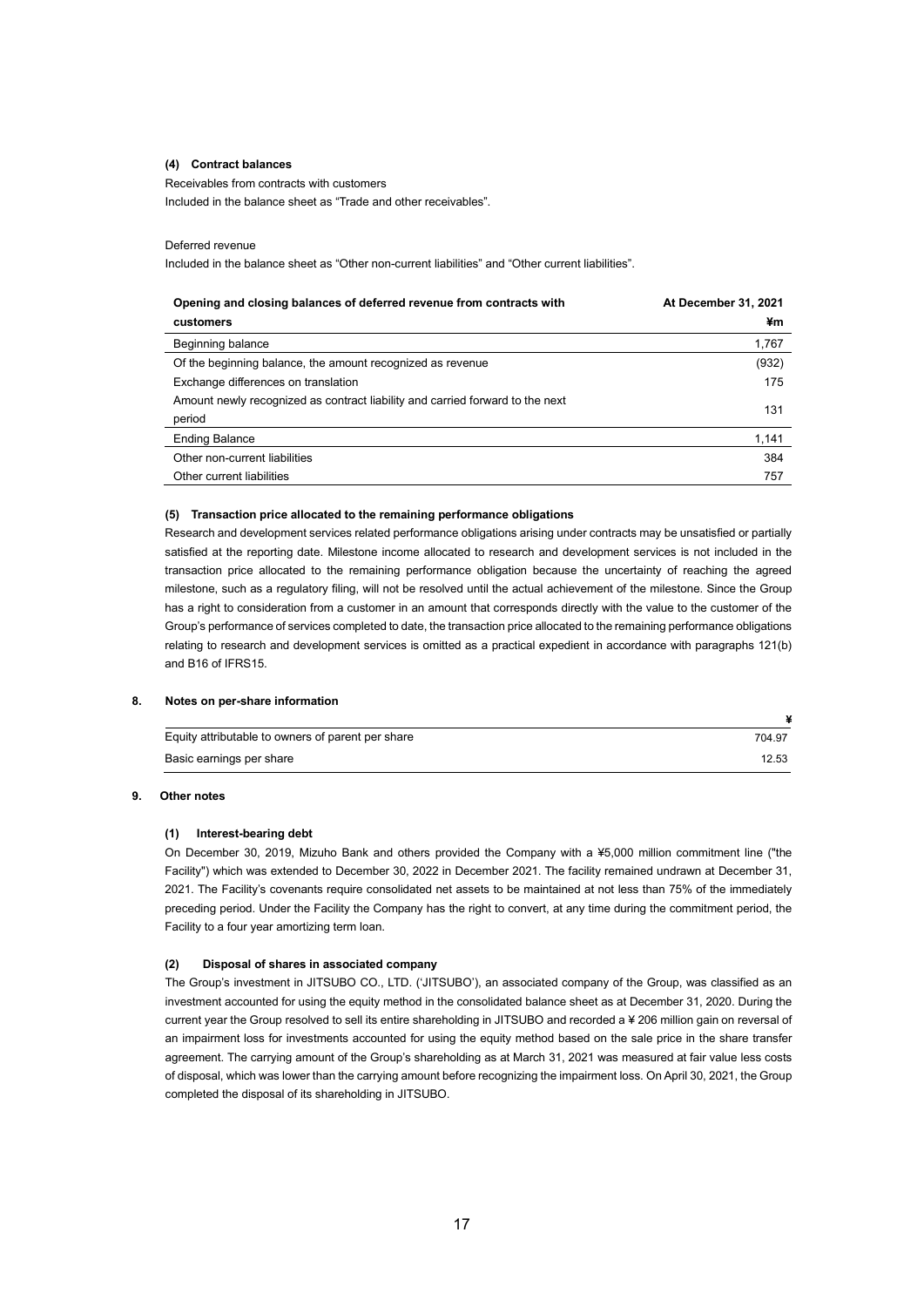## **(3) Impairment**

An intangible asset existed in the consolidated balances sheet at the start of the current financial year relating to two clinical stage drug candidates. The rights to these two drug candidates were out-licensed to a partner during the year as part of much broader collaboration. As the collaboration partner has decided not to progress these two drug candidates further in clinical trials an impairment charge of ¥3,064m has been recorded within in Other expenses within the consolidated statement of profit or loss and other comprehensive income to fully write off the value of the customer-related intangible asset.

## **(4) Impact of COVID-19**

The Group has deployed a number of counter-measures to mitigate the impact of COVID-19 on its operations. However, slight delays in some R&D programs have been experienced. In the preparation of the consolidated financial statements management has considered the actual impact of COVID-19 to date as well as a range of potential impacts on the Group's operations. Although uncertainty remains over the future impact of COVID-19, the situation is normalizing in many geographies and management's assumption is that the impact of COVID-19 will not be long term. Management believes the Group retains enough liquidity to continue to pursue its stated business objectives and, accordingly, it is appropriate to use the going-concern basis of preparation for the consolidated financial statements. Management's assessment did not identify any necessary adjustments to the carrying values of assets and liabilities or the values of revenues and expenditures recorded in the year. The extent to which COVID-19 impacts our future financial results will depend on the duration and severity of the pandemic. Management continues to monitor the situation in order to mitigate the effects on the Group, wherever possible.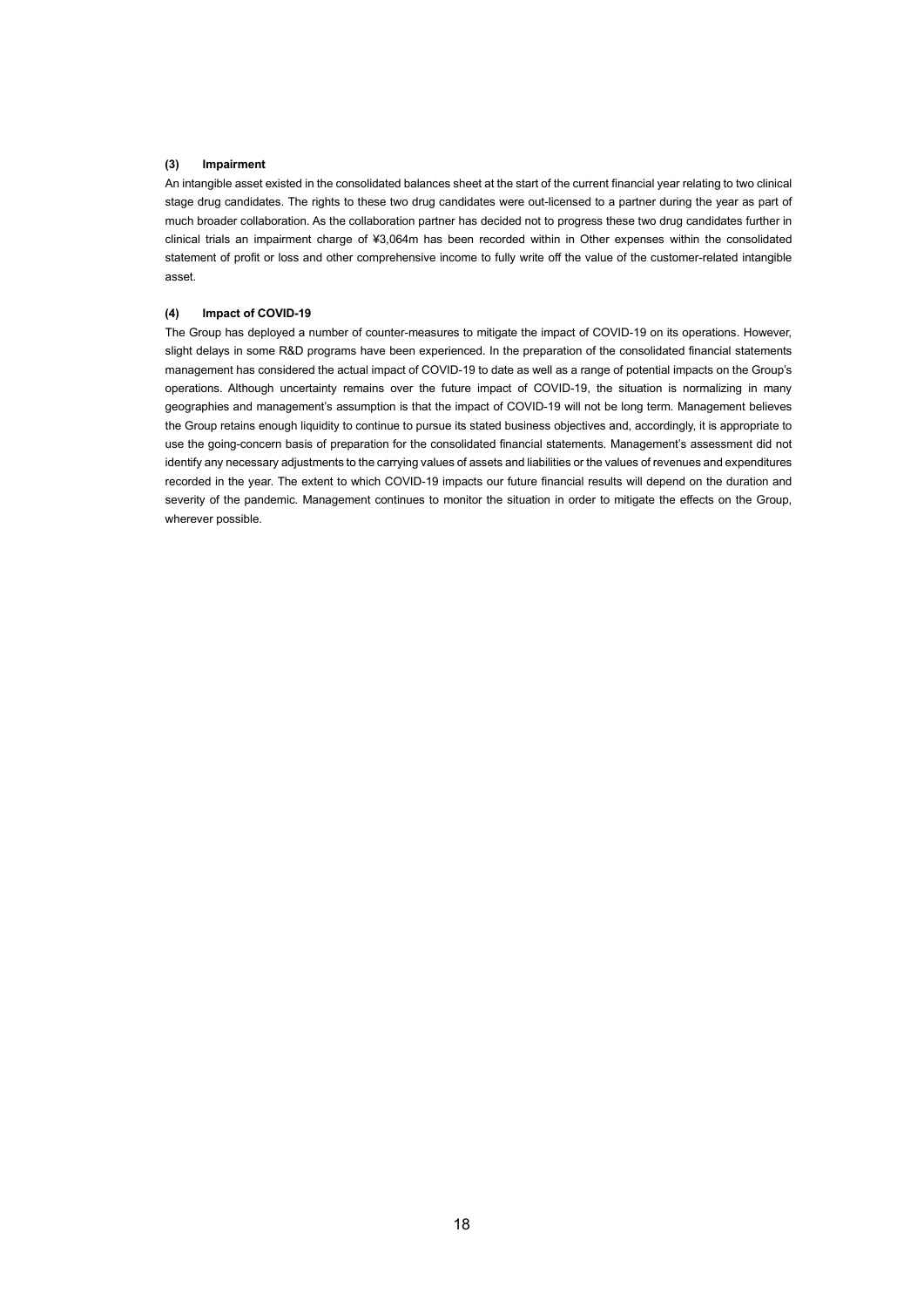# **Non-Consolidated Statement of Changes in Equity**

(Millions of yen)

|                                                         | Shareholders' equity |                        |                                                     |     |                        |  |
|---------------------------------------------------------|----------------------|------------------------|-----------------------------------------------------|-----|------------------------|--|
|                                                         |                      | Capital<br>surplus     | <b>Retained</b><br>earnings                         |     |                        |  |
|                                                         | Capital              |                        | Other retained<br><b>Treasury stock</b><br>earnings |     | Total<br>shareholders' |  |
|                                                         |                      | <b>Capital reserve</b> | <b>Retained</b><br>earnings brought<br>forward      |     | equity                 |  |
| Balance at January 1, 2021                              | 40,220               | 28,337                 | (7, 723)                                            | (0) | 60,834                 |  |
| Changes during the period:                              |                      |                        |                                                     |     |                        |  |
| Issuance of new shares                                  | 689                  | 689                    | -                                                   |     | 1,378                  |  |
| Conversion of convertible bonds                         | 127                  | 127                    |                                                     |     | 254                    |  |
| Net loss for the year                                   | ۰                    | -                      | (4,260)                                             |     | (4, 260)               |  |
| Net changes of items other than<br>shareholders' equity | ۰                    | ٠                      | -                                                   | -   |                        |  |
| Total changes during the period                         | 816                  | 816                    | (4,260)                                             | -   | (2,628)                |  |
| <b>Balance at December 31, 2021</b>                     | 41,036               | 29,153                 | (11, 983)                                           | (0) | 58,206                 |  |

|                                                         | <b>Subscription</b><br>rights to<br>shares | <b>Total net assets</b> |
|---------------------------------------------------------|--------------------------------------------|-------------------------|
| Balance at January 1, 2021                              | 670                                        | 61,504                  |
| Changes of during the period:                           |                                            |                         |
| Issuance of new shares                                  |                                            | 1,378                   |
| Conversion of convertible bonds                         |                                            | 254                     |
| Net loss for the year                                   |                                            | (4, 260)                |
| Net changes of items other than<br>shareholders' equity | (406)                                      | (406)                   |
| Total changes during the period                         | (406)                                      | (3,034)                 |
| <b>Balance at December 31, 2021</b>                     | 264                                        | 58,470                  |

Note: Amounts less than ¥1 million have been rounded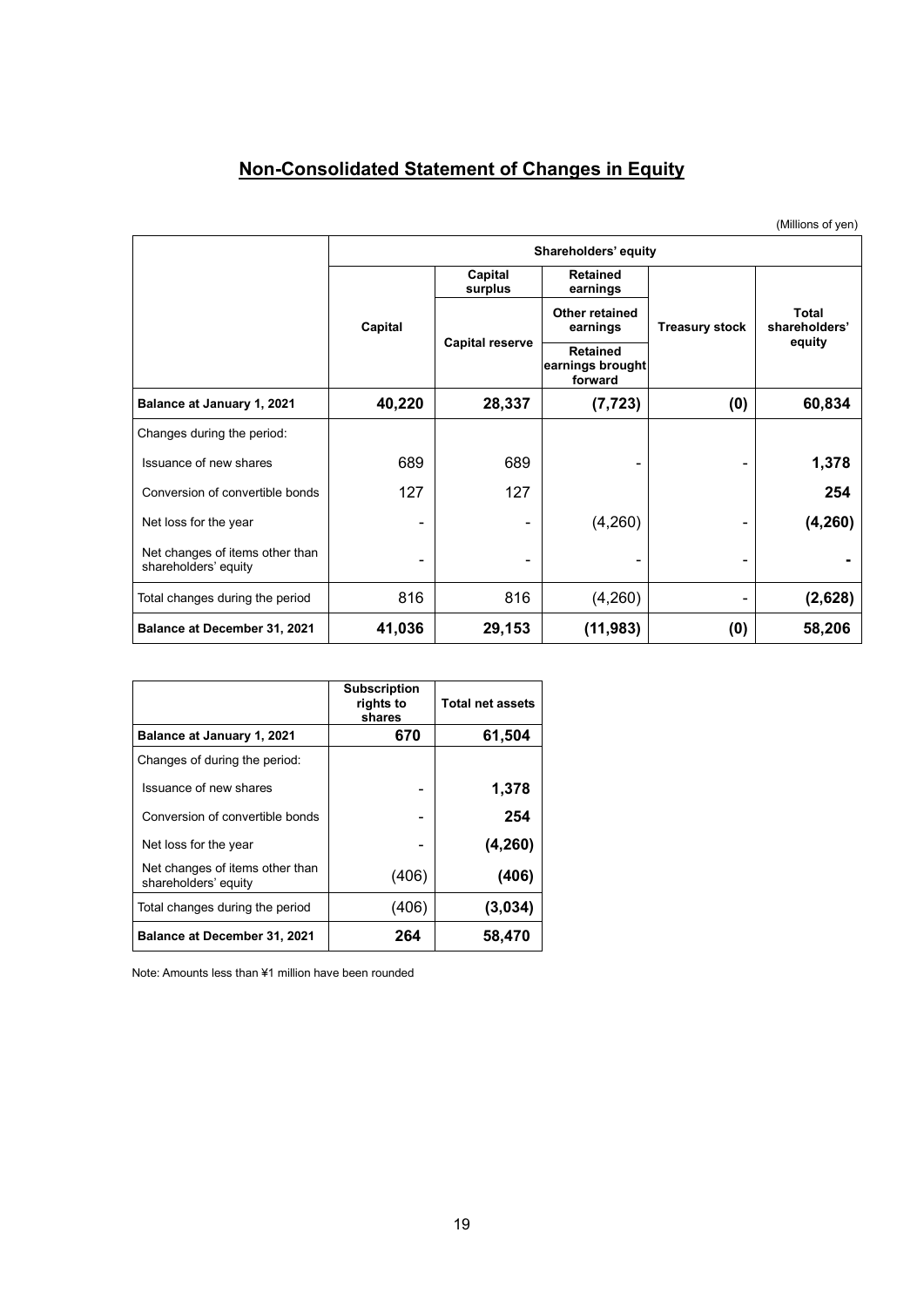## **Notes to the Non-Consolidated Financial Statements**

## **1. Significant accounting policies**

## **(1) Asset valuation standards and methods**

## *1) Marketable securities*

Shares of subsidiaries and affiliated companies are carried at cost determined by the moving-average method.

## **(2) Fixed asset depreciation methods**

## *1) Property, plant and equipment (except lease assets):*

The declining balance method is used. However, the straight-line method is used for facilities attached to buildings and acquired on or after April 1, 2016. The normal estimated useful lives are as follows:

- Buildings (facilities attached to buildings): 6-18 years
- Tools, furniture and fixtures: 5-10 years

## *2) Intangible fixed assets (except lease assets):*

The straight-line method is used.

For internal-use software, the straight-line method is used based on an estimated useful life of 5 years.

## *3) Lease assets: Finance lease transactions without a transfer of ownership*

The straight-line method is used over the term of the lease with a residual value of zero.

## **(3) Accounting for deferred assets**

Bond issuance cost: Expensed in full at the time of payment. Share issuance cost: Expensed in full at the time of payment.

## **(4) Recognition standards for provision**

## *1) Allowance for doubtful accounts*

Allowance is made for credit losses on accounts receivable and other accounts. An estimate of irrecoverable amounts is set aside based on historical credit loss rates for ordinary receivables and based on individual considerations for other receivables regarded as doubtful.

## *2) Provision for bonuses*

Provision is made during the financial year for the payment of employee bonuses.

## *3) Provision for directors' bonuses*

Provision is made during the fiscal year for the payment of director bonuses.

## *4) Provision for stock-based compensation*

Provision is made for stock-based compensation based on an estimation of the expense incurred in the fiscal year.

## **(5) Standards for conversion of significant foreign-denominated assets and liabilities to Japanese currency**

Foreign-denominated monetary claims and obligations are converted to Japanese yen based on spot exchange rates on the period-end date, and translation differences are accounted for within profit or loss for the period.

## **(6) Basis of preparation of the financial statements**

Consumption taxes are accounted for using the tax-exclusion method.

## **2. Notes on changes in disclosure**

*Accounting standard for disclosure of accounting estimates* has been applied in Fiscal Year 2021 and notes on changes in accounting estimates are included in the notes to the Non-Consolidated Financial Statements.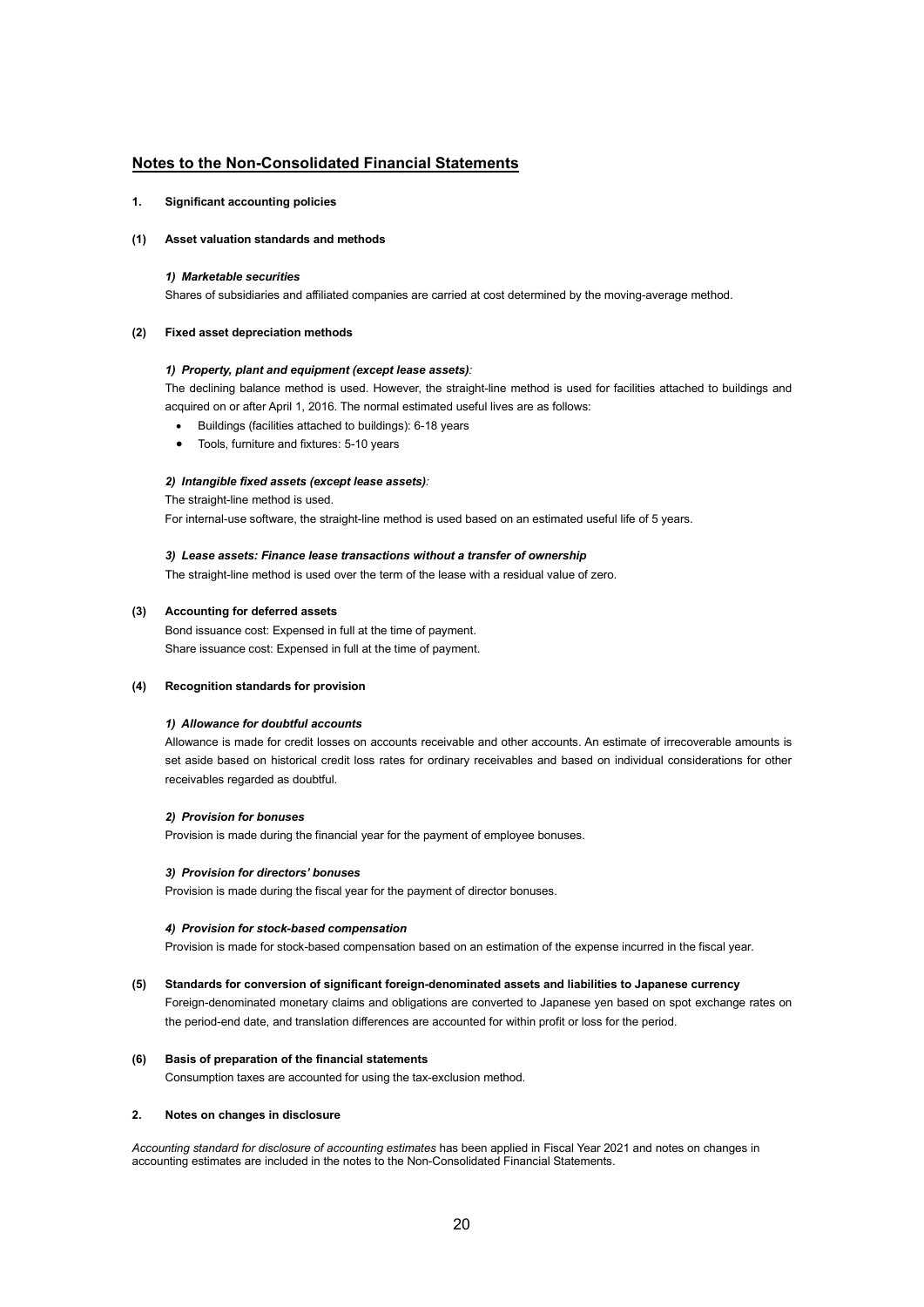## **3. Notes on changes in Accounting Estimates**

## **Valuation of Shares of subsidiaries and associates**

|                                       | Ending balance ¥m |
|---------------------------------------|-------------------|
| Shares of subsidiaries and associates | 49.97.            |

A valuation loss is recorded on non-marketable securities such as unlisted subsidiaries and associates when their net equity values drops significantly, unless there is sufficient evidence to support its recoverability.

A net equity value on impairment test is performed based on the latest available financial statements.

 Where the net equity value decreases dramatically, a valuation loss is not recognized when recoverability is supported by sufficient evidence.

As a result of the above valuation methodology, no valuation loss is recognized in Fiscal Year 2021.

 Although the valuation is processed appropriately based on the latest available financial statements, there is a possibility that valuation loss could be recognized due to uncertain events in the future.

## **4. Notes to the Balance Sheet**

|                                                                                                                            | ¥m |
|----------------------------------------------------------------------------------------------------------------------------|----|
| (1) Cumulative depreciation on property, plant and equipment                                                               | 70 |
| (2) Monetary claims and obligations to subsidiaries and affiliates (other than ones shown separately in the balance sheet) |    |
| Monetary obligations to subsidiaries and affiliates                                                                        |    |
|                                                                                                                            |    |
|                                                                                                                            |    |

## (3) Guarantee liabilities

Debt guarantees totaling ¥2,067 million have been provided in relation to land and building lease agreements signed by the Company's subsidiary, Heptares Therapeutics Ltd.

## **5. Notes to the Statement of Profit or Loss**

Operating transactions with subsidiaries and affiliates totalled ¥833 million. Non-operating transactions with subsidiaries and affiliates totalled ¥29 million.

## **6. Notes to the Statement of Changes in Equity**

| <b>Share class</b>       | Shares at beginning |                    | Decrease in shares | Shares at end  |
|--------------------------|---------------------|--------------------|--------------------|----------------|
|                          | of fiscal year      | during fiscal year | during fiscal vear | of fiscal year |
| Ordinary Treasury shares | 213                 |                    | -                  | 213            |

## **7. Tax**

The main factors giving rise to deferred tax assets are as follows:

|                                      | ¥m      |
|--------------------------------------|---------|
| Tax losses carried forward           | 2,526   |
| Stock in subsidiaries and affiliates | 3,135   |
| Allowance for doubtful debts         | 740     |
| Other                                | 263     |
| Deferred tax assets subtotal         | 6,664   |
| Valuation allowance                  | (6,664) |
| <b>Total deferred tax assets</b>     | ۰       |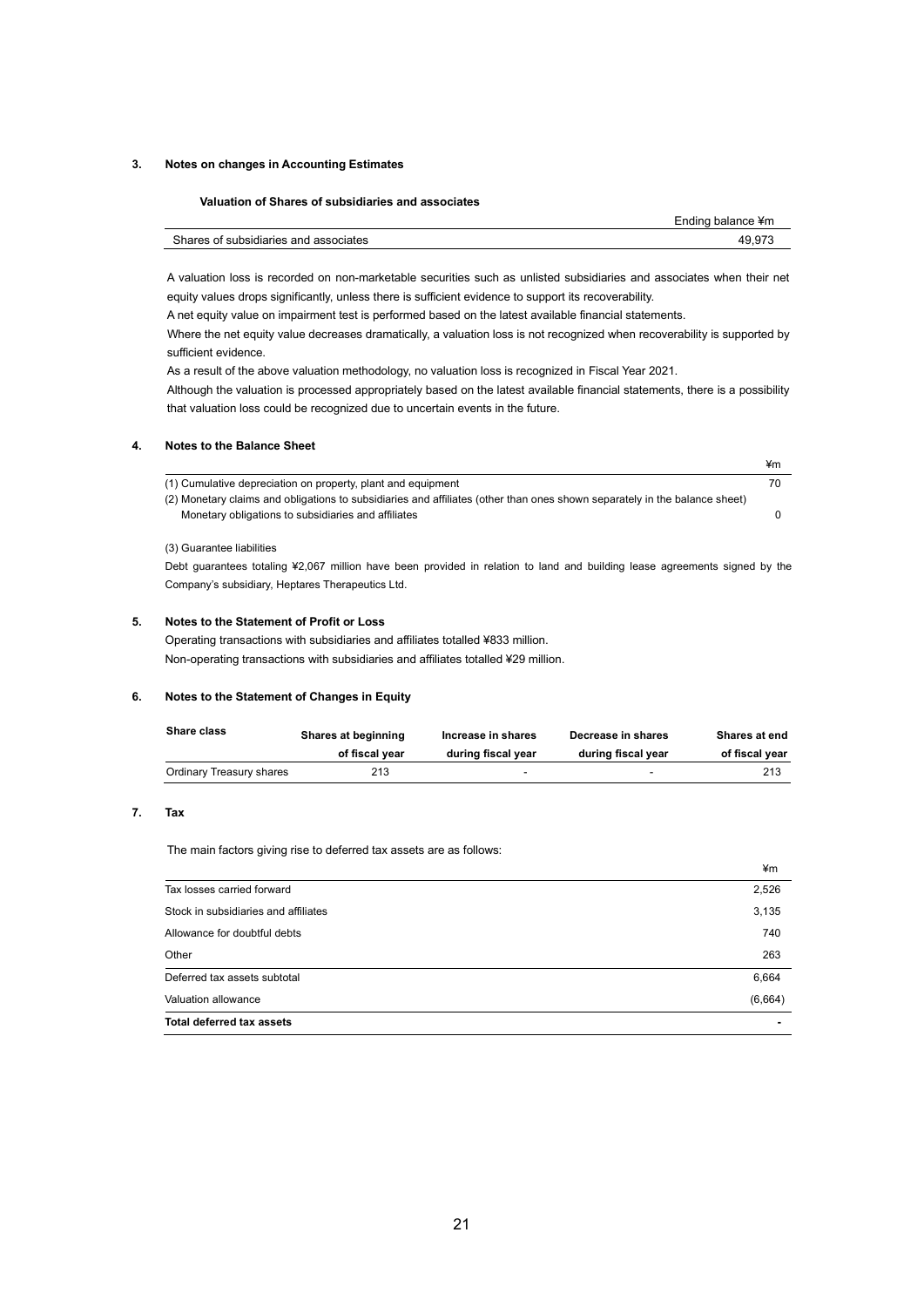## **8. Related party transactions**

## **(1) Subsidiaries**

| <b>Type</b>                | Name of | Share of voting       | <b>Transaction</b>  | <b>Transaction</b> | <b>Account</b>          | <b>Ending</b> |
|----------------------------|---------|-----------------------|---------------------|--------------------|-------------------------|---------------|
|                            | company | rights holding (held) | type                | amount             |                         | balance       |
|                            |         |                       |                     | ¥m                 |                         | ¥m            |
| Subsidiary                 |         | Direct holding        | Provision of        | 76.                | Accounts receivable     |               |
| Sosei Co. Ltd.             |         | 100%                  | management services |                    |                         |               |
|                            |         |                       | to subsidiary       |                    |                         |               |
|                            |         |                       | Loan to subsidiary  | 350                | Long-term loans to      | 2,418         |
|                            |         |                       |                     |                    | subsidiaries and        |               |
|                            |         |                       |                     |                    | affiliates              |               |
| Subsidiary                 |         | Direct holding        | Provision of        |                    | 747 Accounts receivable |               |
| Heptares Therapeutics Ltd. |         | 100%                  | management services |                    |                         |               |
|                            |         |                       | to subsidiary       |                    |                         |               |
|                            |         |                       | Debt guarantees     | 2,067              |                         |               |
|                            |         |                       | Receipt of interest |                    | 29 Accounts receivable- |               |
|                            |         |                       | income              |                    | subsidiaries and        |               |
|                            |         |                       |                     |                    | affiliates              |               |

Notes:

- 1. Transaction amounts do not include consumption taxes, etc.; term-end balances include consumption taxes, etc.
- 2. Prices and other transaction terms are determined upon discussion and agreement by the two parties on terms equivalent to other parties unrelated to the Company.
- 3. Intercompany receivables and interest are collected based on the available cash position of each company.
- 4. Loans to Sosei Co., Ltd. are made at market interest rates. Collateral has not been requested.
- 5. At the end of the fiscal year under review, ¥2,418 million was set aside as an allowance for doubtful debts in respect of a long-term loan receivable from a subsidiary company, Sosei Co., Ltd. During the current fiscal period ¥350 million was recorded as an allowance for doubtful accounts for affiliated companies.
- 6. Debt guarantees have been provided in relation to land and building lease agreements and building contracts signed by the Company's subsidiary, Heptares Therapeutics Ltd. No fee for the provision of the guarantees has been charged to the subsidiary.

## (2) **Officers and major individual shareholders**

| <b>Type</b> | Name                | Share of voting<br>rights holding<br>(held) |      | <b>Relationship with</b><br>related parties                  | <b>Transaction</b><br>type                                      | <b>Transaction</b><br>amount<br>¥m | Account | Ending<br>balance<br>¥m |
|-------------|---------------------|---------------------------------------------|------|--------------------------------------------------------------|-----------------------------------------------------------------|------------------------------------|---------|-------------------------|
| Officer     | Shinichi<br>Tamura  | Directly<br>held                            | 1.41 | Representative<br>Executive Officer,<br>President and<br>CEO | Exercise of<br>stock options                                    | 164                                |         |                         |
|             |                     |                                             |      |                                                              | In-kind<br>contribution of<br>monetary<br>compensation<br>claim | 35                                 |         |                         |
| Officer     | Tomohiro<br>Tohyama | Directly<br>held                            | 0.04 | <b>Director</b>                                              | In-kind<br>contribution of<br>monetary                          | 12                                 |         |                         |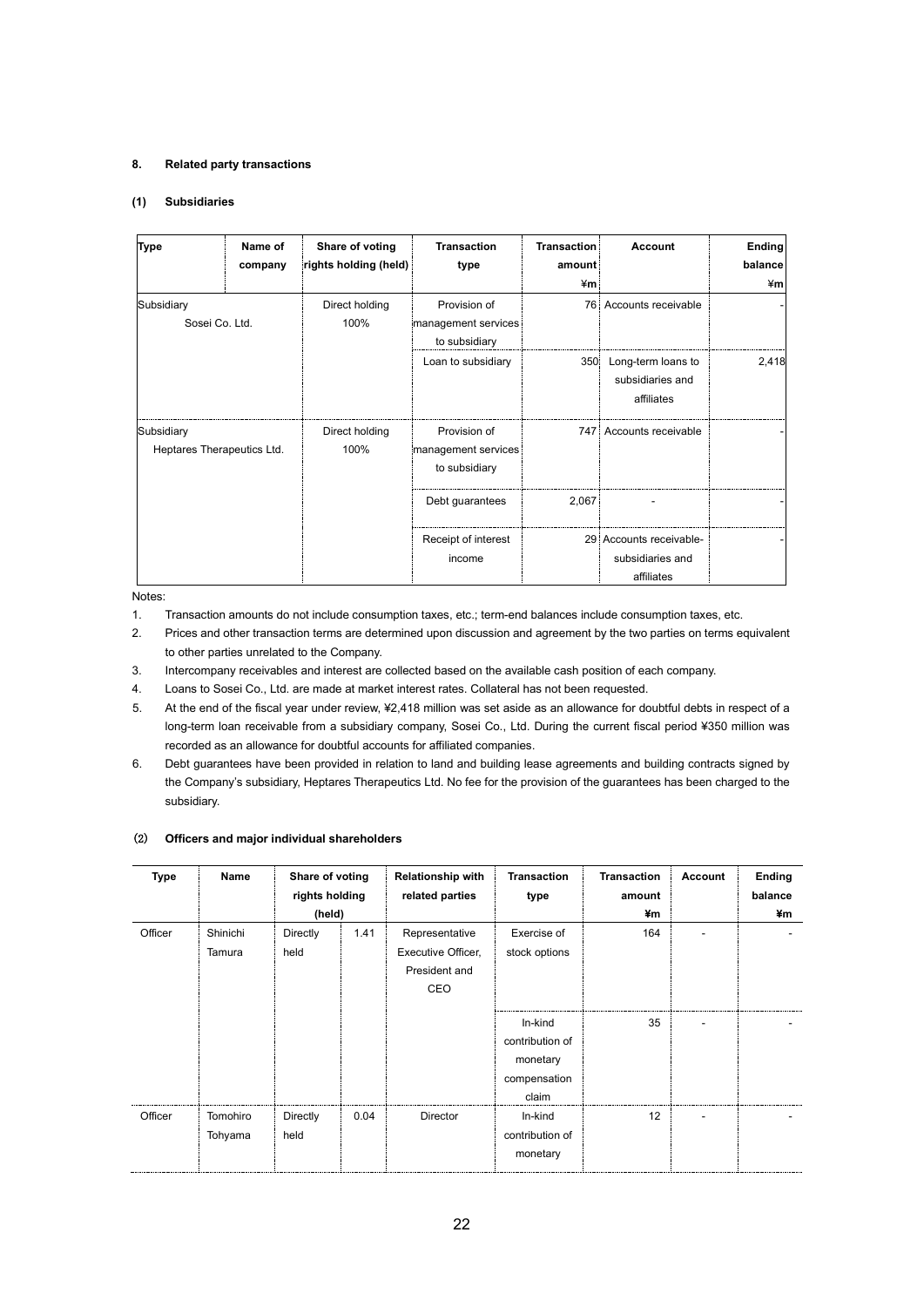| <b>Type</b> | Name                   | Share of voting<br>rights holding |      | Relationship with<br>related parties                        | <b>Transaction</b><br>type                                               | <b>Transaction</b><br>amount | Account             | Ending<br>balance |
|-------------|------------------------|-----------------------------------|------|-------------------------------------------------------------|--------------------------------------------------------------------------|------------------------------|---------------------|-------------------|
|             |                        | (held)                            |      |                                                             | compensation<br>claim                                                    | ¥m                           |                     | ¥m                |
| Officer     | Kuniaki<br>Kaga        | Directly<br>held                  | 0.03 | Director                                                    | In-kind<br>contribution of<br>monetary<br>compensation                   | 20                           |                     |                   |
| Officer     | David<br>Roblin        | Directly<br>held                  |      | Director                                                    | claim<br>In-kind<br>contribution of<br>monetary<br>compensation<br>claim | 20                           |                     |                   |
| Officer     | Noriaki<br>Nagai       | Directly<br>held                  | 0.02 | Director                                                    | In-kind<br>contribution of<br>monetary<br>compensation<br>claim          | 22                           |                     |                   |
| Officer     | Rolf<br>Soderstorm     | Directly<br>held                  | 0.00 | Director                                                    | In-kind<br>contribution of<br>monetary<br>compensation<br>claim          | 8                            |                     |                   |
| Officer     | Malcolm<br>Weir        | Directly<br>held                  | 0.01 | <b>Executive Officer</b><br>and Executive<br>Vice President | In-kind<br>contribution of<br>monetary<br>compensation<br>claim          | 21                           |                     |                   |
|             |                        |                                   |      |                                                             | Exercise of<br>stock options                                             | 60                           |                     |                   |
|             |                        |                                   |      |                                                             | Payment of<br>contingent<br>consideration                                | 371                          | Accounts<br>payable | 387               |
| Officer     | Christopher<br>Cargill | Directly<br>held                  |      | <b>Executive Officer</b><br>and CFO                         | In-kind<br>contribution of<br>monetary<br>compensation<br>claim          | 20                           |                     |                   |
| Officer     | Tim<br>Tasker          | Directly<br>held                  | 0.02 | <b>Executive Officer</b><br>and CMO                         | Exercise of<br>stock options                                             | 19                           |                     |                   |
|             |                        |                                   |      |                                                             | In-kind<br>contribution of<br>monetary<br>compensation<br>claim          | 18                           |                     |                   |